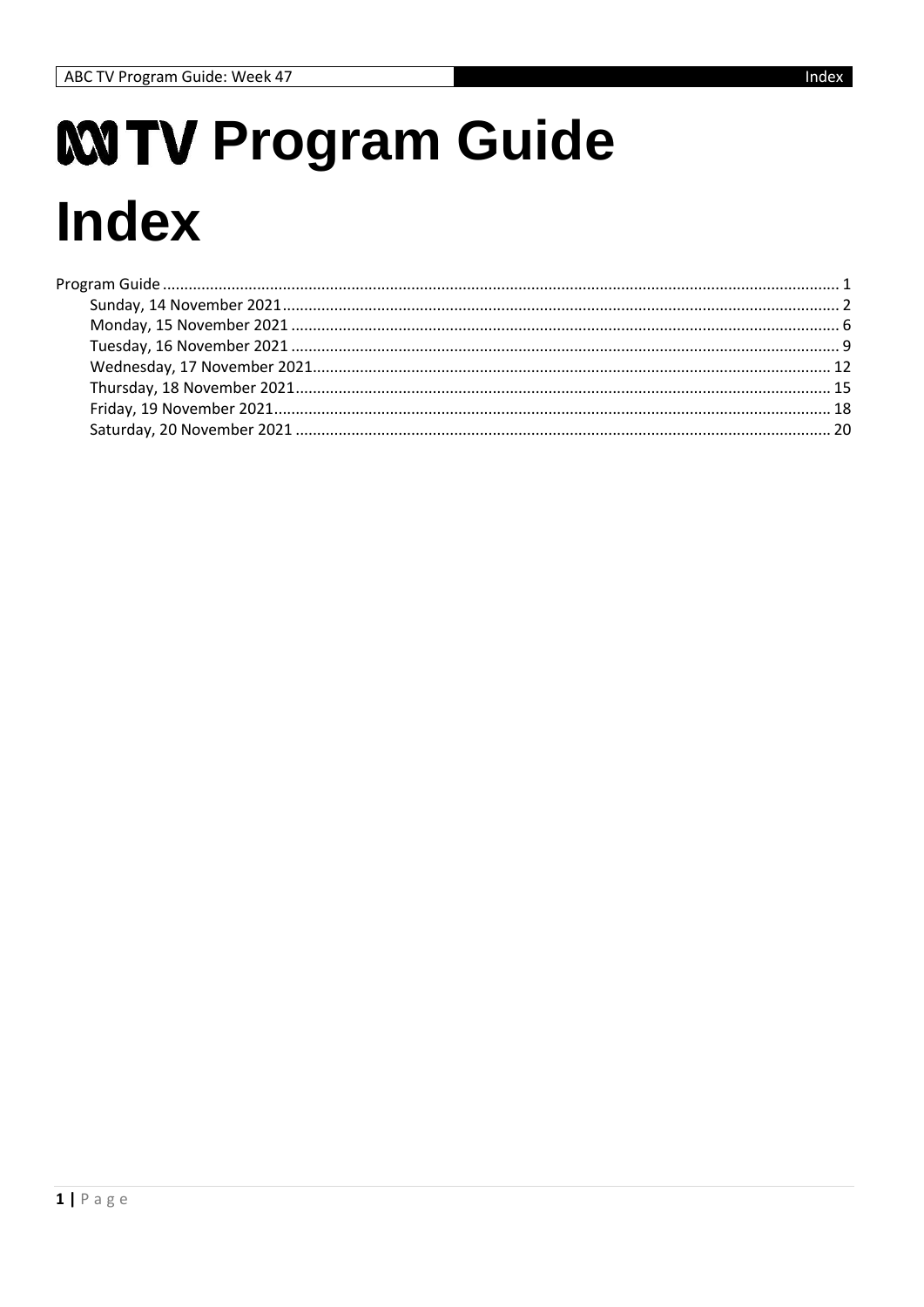## <span id="page-1-0"></span>**Sunday, 14 November 2021**

| 6:00am  | rage<br>(CC, PG)<br>Keep the party vibe going with wall-to-wall music videos, from new releases to classics<br>and the long-forgotten.                                                                                                                                                                                                                                                                                    |
|---------|---------------------------------------------------------------------------------------------------------------------------------------------------------------------------------------------------------------------------------------------------------------------------------------------------------------------------------------------------------------------------------------------------------------------------|
| 7:00am  | <b>Weekend Breakfast</b><br>(CC)<br>Ease into your Sunday with an intelligent and engaging mix of news, updated<br>information, in-depth analysis, interviews, politics and weather. Presented by Johanna<br>Nicholson and Fauziah Ibrahim plus sport with Jared Coote.                                                                                                                                                   |
| 9:00am  | <b>Insiders</b><br>(CC)<br>Scott Morrison joins world leaders in Glasgow for the COP26 UN Climate Change<br>Conference. David Speers and the panel unpack the issues and climate policies, plus a<br>look at the implications, reaction and fallout at home.                                                                                                                                                              |
| 10:00am | <b>Offsiders</b><br>(CC)<br>It's the dawn of a new era in Australian football as the new A-League Mens season<br>begins. Plus the summer of cricket and all the other sports action of the week. Presented<br>by Kelli Underwood.                                                                                                                                                                                         |
| 10:30am | The World This Week<br>(CC, Repeat)<br>Beverley O'Connor presents the week's best international stories from an Australian<br>perspective, as seen by ABC News reporters posted in Europe, North America, the<br>Middle East, North Asia, South Asia and the Pacific.                                                                                                                                                     |
| 11:00am | <b>Compass: God is a Wandjina</b><br>(CC,AD,Repeat,G,Aboriginal and Torres Strait Islander viewers are advised that the<br>following program contains images and voices of people who have died)<br>Janet Oobagooma, and her old friend Gudu travel from their remote Aboriginal<br>community home in Mowanjum in the West Kimberley to visit the place they grew up -<br>the abandoned Presbyterian mission of Kunmunya. |
| 11:30am | <b>Songs of Praise</b><br>(Repeat)                                                                                                                                                                                                                                                                                                                                                                                        |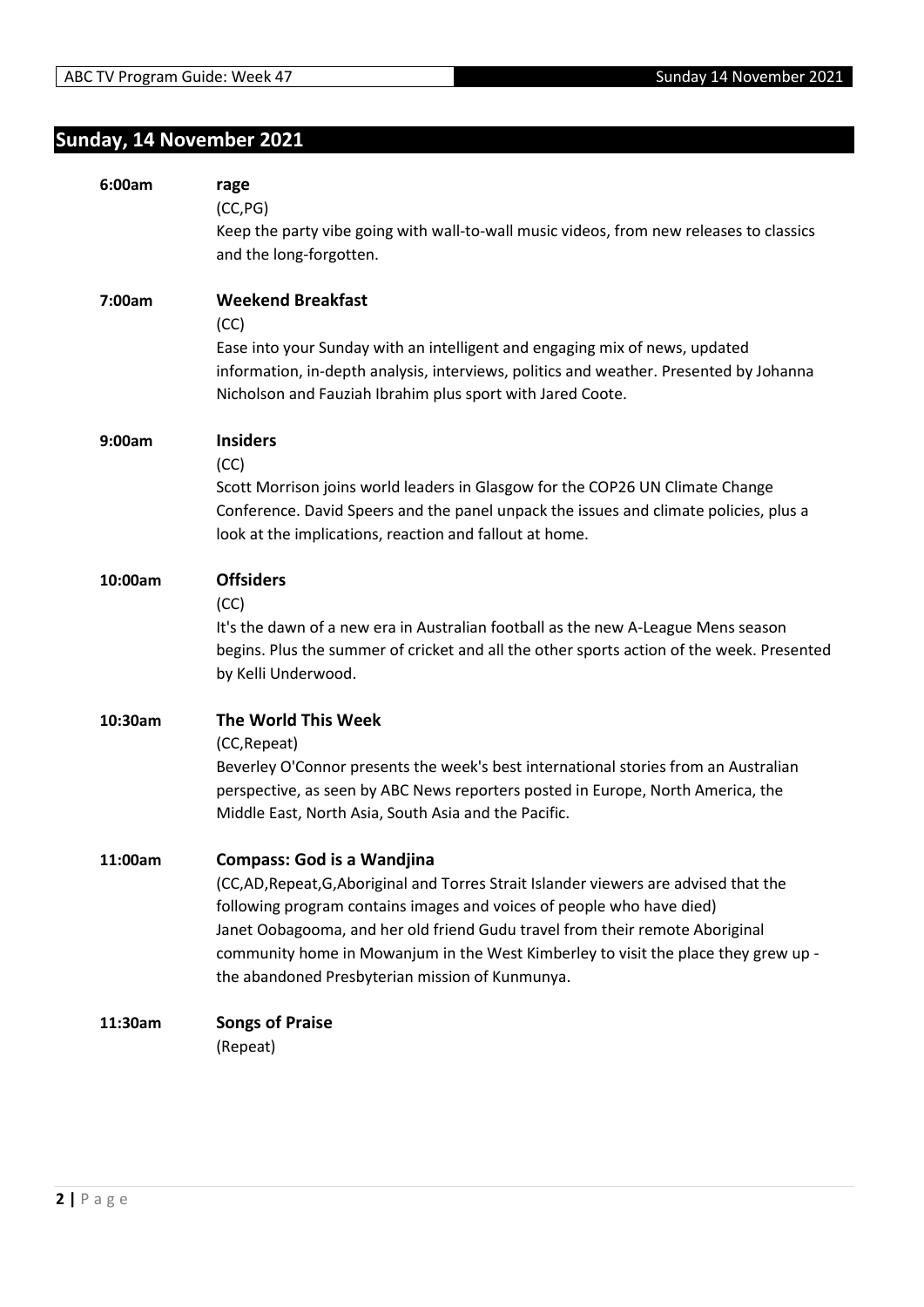| 12:00pm | <b>ABC News at Noon</b><br>(CC)<br>Miriam Corowa presents the latest from ABC News, following today's top stories and                                                                                                          |
|---------|--------------------------------------------------------------------------------------------------------------------------------------------------------------------------------------------------------------------------------|
|         | coverage of events as they unfold. Plus original reporting, expert analysis and all the<br>updated news, sport, weather and information you need.                                                                              |
| 12:30pm | Landline<br>(CC)                                                                                                                                                                                                               |
|         | In 2021 Landline turns 30, celebrating three decades telling the stories of farmers,<br>businesses and communities from Australia's rural and regional heartland. Hosted by<br>award-winning journalist Pip Courtney.          |
| 1:30pm  | <b>Gardening Australia</b><br>(CC,AD,Repeat)                                                                                                                                                                                   |
|         | Inspiring, entertaining and full of practical advice, join Costa Georgiadis and the team as<br>they unearth gardening ideas, meet avid gardeners and look at some of the most<br>inspiring gardens from across the country.    |
| 2:30pm  | <b>Pilgrimage: Road to Santiago</b>                                                                                                                                                                                            |
|         | (CC, Repeat, PG)<br>After a physically testing hike across the spectacular Pyrenees, the seven pilgrims<br>continue along the famous Camino de Santiago towards their destination, the Cathedral<br>of Santiago de Compostela. |
| 3:30pm  | <b>Rick Stein's Secret France</b>                                                                                                                                                                                              |
|         | (CC, Repeat, PG)<br>Rick Stein reaches the mid-point of his meander through France, exploring Burgundy and<br>then arriving in the Auvergne for hearty dishes celebrating the finest meat and dairy.                           |
| 4:30pm  | Everyone's A Critic: Art Gallery Of New South Wales (Part 1)<br>(CC, Repeat, PG, Aboriginal and Torres Strait Islander viewers are advised that the                                                                            |
|         | following program contains images and voices of people who have died)                                                                                                                                                          |
|         | The critics have their first of two trips to the Art Gallery of New South Wales (AGNSW) in<br>Sydney to view works by artists Edouard Detaille, Charles Meere, Uta Uta Tjangala,<br>Geraldine Javier and Brett Whiteley.       |
| 5:00pm  | <b>Art Works</b>                                                                                                                                                                                                               |
|         | (CC, Repeat)<br>Art Works is dedicated to exploring the full spectrum of the arts in Australia. Hosted by                                                                                                                      |
|         | arts broadcaster Namila Benson, Art Works will reset the national artistic conversation<br>featuring a palette of ideas for everyone.                                                                                          |
| 5:30pm  | <b>The Sound</b>                                                                                                                                                                                                               |
|         | (CC)<br>Celebrating the movers and shakers of the Australian music scene, showcasing some of<br>the country's best musicians with exclusive live performances and interviews.                                                  |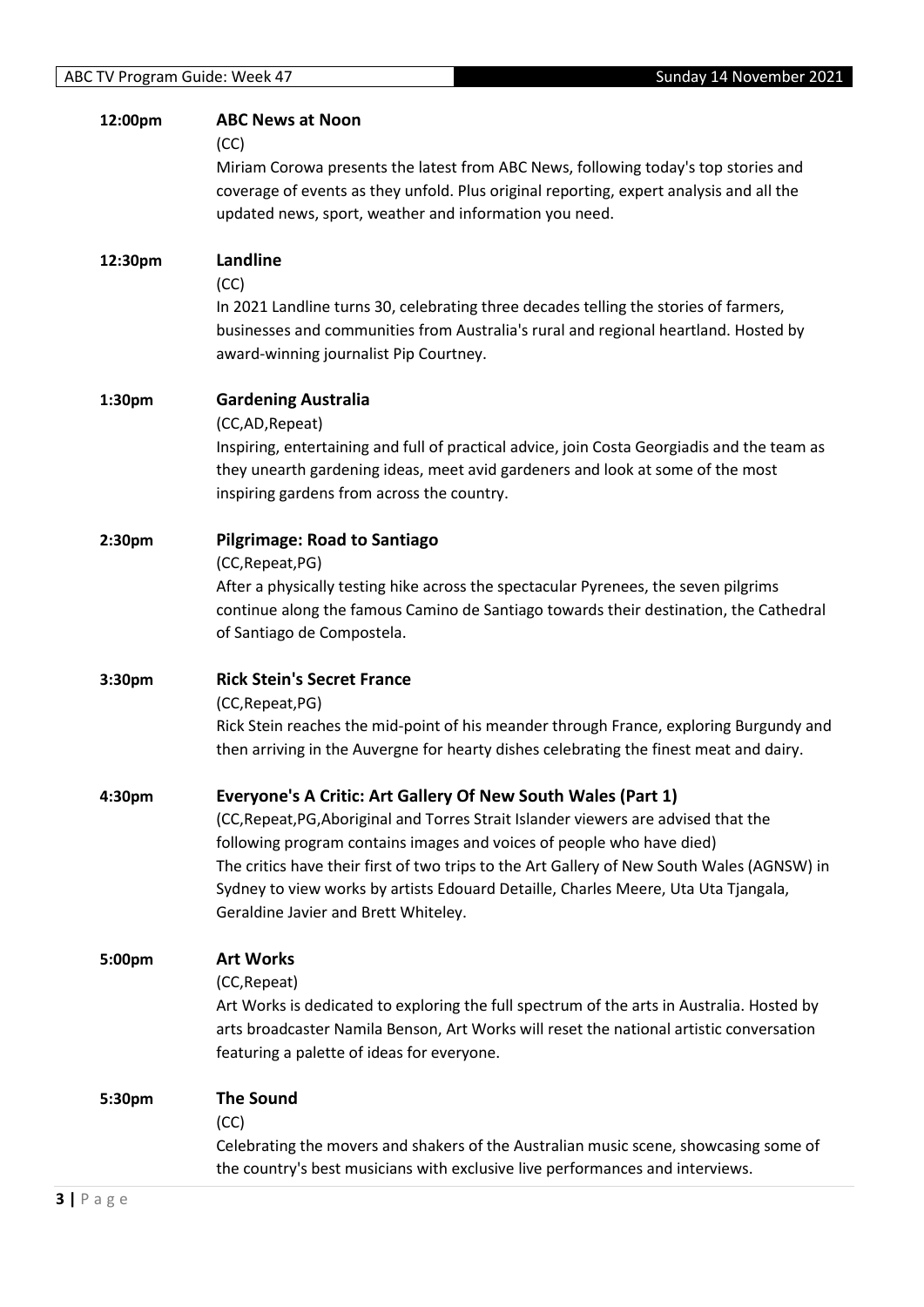| Sunday 14 November 2021<br>ABC TV Program Guide: Week 47 |                                                                                                                                                                              |
|----------------------------------------------------------|------------------------------------------------------------------------------------------------------------------------------------------------------------------------------|
| 6:00pm                                                   | <b>Antiques Roadshow: Buckfast Abbey 2</b><br>(CC,G)                                                                                                                         |
|                                                          | The roadshow arrives into Buckfast Abbey, a Benedictine monastery on the edge of                                                                                             |
|                                                          | Dartmoor in Devon. The experts examine a range of family heirlooms, from a diamond                                                                                           |
|                                                          | tiara to First World War medals.                                                                                                                                             |
| 7:00pm                                                   | <b>ABC News Sunday</b>                                                                                                                                                       |
|                                                          | (CC)                                                                                                                                                                         |
| 7:40pm                                                   | Death In Paradise: Murder on the Honore Express                                                                                                                              |
|                                                          | (CC,AD, Repeat, M, Adult Themes)                                                                                                                                             |
|                                                          | When a passenger is stabbed on the express bus to Honore, Detective Jack Mooney and<br>his team are baffled. No-one left their seat, so how on earth did they commit murder? |
| 8:40pm                                                   | <b>Total Control</b>                                                                                                                                                         |
|                                                          | (CC,AD,M,Adult Themes, Coarse Language,Aboriginal and Torres Strait Islander viewers                                                                                         |
| <i>*New</i>                                              | are advised that the following program contains images of people who have died)                                                                                              |
| Episode*                                                 | Alex returns home, determined to get her grassroots campaign off the ground. Rachel                                                                                          |
|                                                          | makes a surprise announcement that sees her facing off with Alex on live television.                                                                                         |
|                                                          | After the show, Rachel makes Alex an interesting offer.                                                                                                                      |
| 9:35pm                                                   | <b>Noughts And Crosses</b>                                                                                                                                                   |
|                                                          | (CC,AD,M,Coarse Language)                                                                                                                                                    |
|                                                          | Callum and Sephy take desperate measures to find somewhere they can be alone                                                                                                 |
|                                                          | together, but Lekan suspects Sephy is hiding something from him and is on the rampage.                                                                                       |
| 10:35pm                                                  | <b>Stateless: Run Sofie Run</b>                                                                                                                                              |
|                                                          | (CC, Repeat, M, Coarse Language)                                                                                                                                             |
|                                                          | A peaceful protest turns chaotic as detainees break out of Barton and Clare struggles                                                                                        |
|                                                          | with the fallout. Cam discovers Janice is harbouring the escapees and Ameer tries to                                                                                         |
|                                                          | keep the secret of how he made it to Australia.                                                                                                                              |
| 11:25pm                                                  | <b>Talking Heads: A Chip In The Sugar</b>                                                                                                                                    |
|                                                          | (CC, Repeat, PG)                                                                                                                                                             |
|                                                          | Graham is his mam's number one. But when they bump into semi-retired Mr Turnbull,                                                                                            |
|                                                          | Graham discovers she had a life pre-Dad - and fully intends to have another.                                                                                                 |
| 12:00am                                                  | <b>Silent Witness: Two Spirits (Part Two)</b>                                                                                                                                |
|                                                          | (CC, Repeat, M, Adult Themes, Violence)                                                                                                                                      |
|                                                          | A mistake has been made during the course of the investigation, and Thomas is targeted                                                                                       |
|                                                          | as a scapegoat. As frustration grows between the Lyell and the acting DCI, can the team                                                                                      |
|                                                          | find the killer before they strike again?                                                                                                                                    |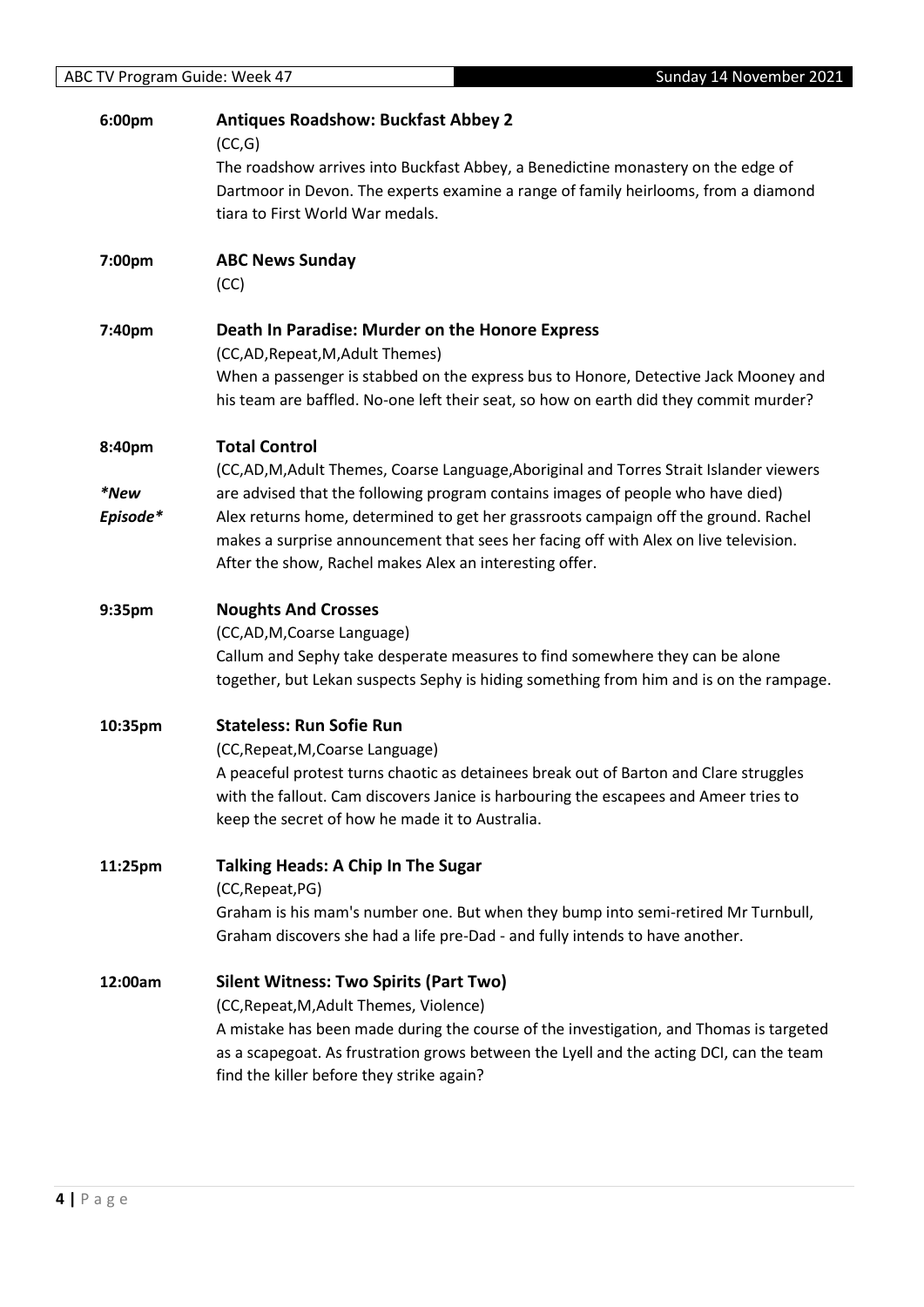| 1:00am | The Cry                                                                                      |
|--------|----------------------------------------------------------------------------------------------|
|        | (CC,AD, Repeat, M, Adult Themes, Coarse Language)                                            |
|        | Joanna and Alistair travel to Australia with their baby, Noah, to seek custody of Alistair's |
|        | daughter. When they stop at a store, they leave Noah in the car. When they return he is      |
|        | gone, and their nightmare begins.                                                            |
| 1:55am | rage                                                                                         |
|        | (MA, Rage Warning - Adult Themes, Coarse Language, Drug Use, Horror, Nudity, Sex             |
|        | References, Violence)                                                                        |
|        | Australia's longest running music TV show, rage is home to the biggest vault of music        |
|        | videos from a diverse range of artists, genres and eras. We curate the best clips of all     |
|        | time to surprise and entertain you for hours.                                                |
| 4:00am | Death In Paradise: Murder on the Honore Express                                              |
|        | (CC,AD, Repeat, M, Adult Themes)                                                             |
|        | When a passenger is stabbed on the express bus to Honore, Detective Jack Mooney and          |
|        | his team are baffled. No-one left their seat, so how on earth did they commit murder?        |
| 4:55am | <b>Insiders</b>                                                                              |
|        | (CC, Repeat)                                                                                 |
|        | Scott Morrison joins world leaders in Glasgow for the COP26 UN Climate Change                |
|        | Conference. David Speers and the panel unpack the issues and climate policies, plus a        |
|        | look at the implications, reaction and fallout at home.                                      |
|        |                                                                                              |
|        |                                                                                              |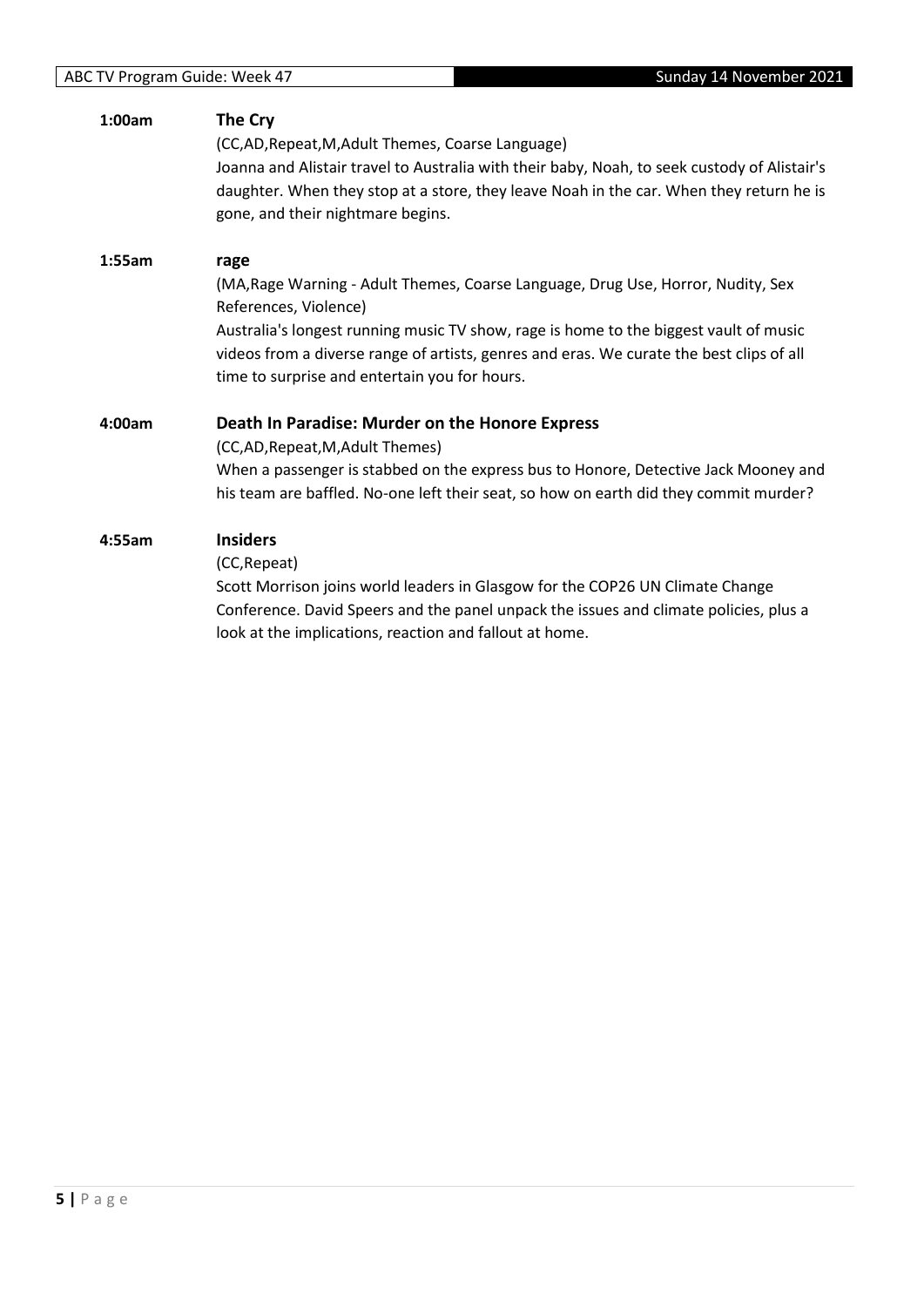## <span id="page-5-0"></span>**Monday, 15 November 2021**

| 6:00am  | <b>News Breakfast</b><br>(CC)                                                                |
|---------|----------------------------------------------------------------------------------------------|
| 9:00am  | <b>ABC News Mornings</b>                                                                     |
|         | (CC)<br>Landline                                                                             |
| 10:00am |                                                                                              |
|         | (CC, Repeat)<br><b>The Great Acceleration</b>                                                |
| 11:00am |                                                                                              |
|         | (CC, Repeat, PG)<br><b>ABC News At Noon</b>                                                  |
| 12:00pm |                                                                                              |
|         | (CC)                                                                                         |
| 1:00pm  | Grantchester                                                                                 |
|         | (CC,AD,Repeat,PG)                                                                            |
| 2:00pm  | <b>Jack Irish</b>                                                                            |
|         | (CC, Repeat, M, Adult Themes, Coarse Language, Violence) Final                               |
| 3:00pm  | <b>ABC News Afternoons</b>                                                                   |
|         | (CC)                                                                                         |
| 4:10pm  | <b>Think Tank</b>                                                                            |
|         | (CC, Repeat, G)                                                                              |
| 5:10pm  | <b>Grand Designs Australia</b>                                                               |
|         | (CC, Repeat, G)                                                                              |
| 6:00pm  | <b>The Drum</b>                                                                              |
|         | (CC)                                                                                         |
|         | Ellen Fanning and Julia Baird host smart and respectful conversations about the issues       |
|         | impacting people's lives in the show that values expertise above opinions.                   |
| 7:00pm  | <b>ABC News</b>                                                                              |
| 7:30pm  | 7.30                                                                                         |
|         | (CC)                                                                                         |
|         | Australia's leading nightly public affairs program, bringing you more exclusive              |
|         | investigations and real life stories of extraordinary Australians. Plus a unique perspective |
|         | on the issues of the day. Presented by Leigh Sales.                                          |
| 8:00pm  | <b>Australian Story</b>                                                                      |
|         | (CC)                                                                                         |
|         | Putting the 'real' back into reality TV, the award-winning series with no narrator and no    |
|         | agendas, just authentic stories told in people's own words. For 25 years we have been        |
|         | telling the stories of extraordinary Australians.                                            |
|         | <b>TBA</b>                                                                                   |
| 8:30pm  |                                                                                              |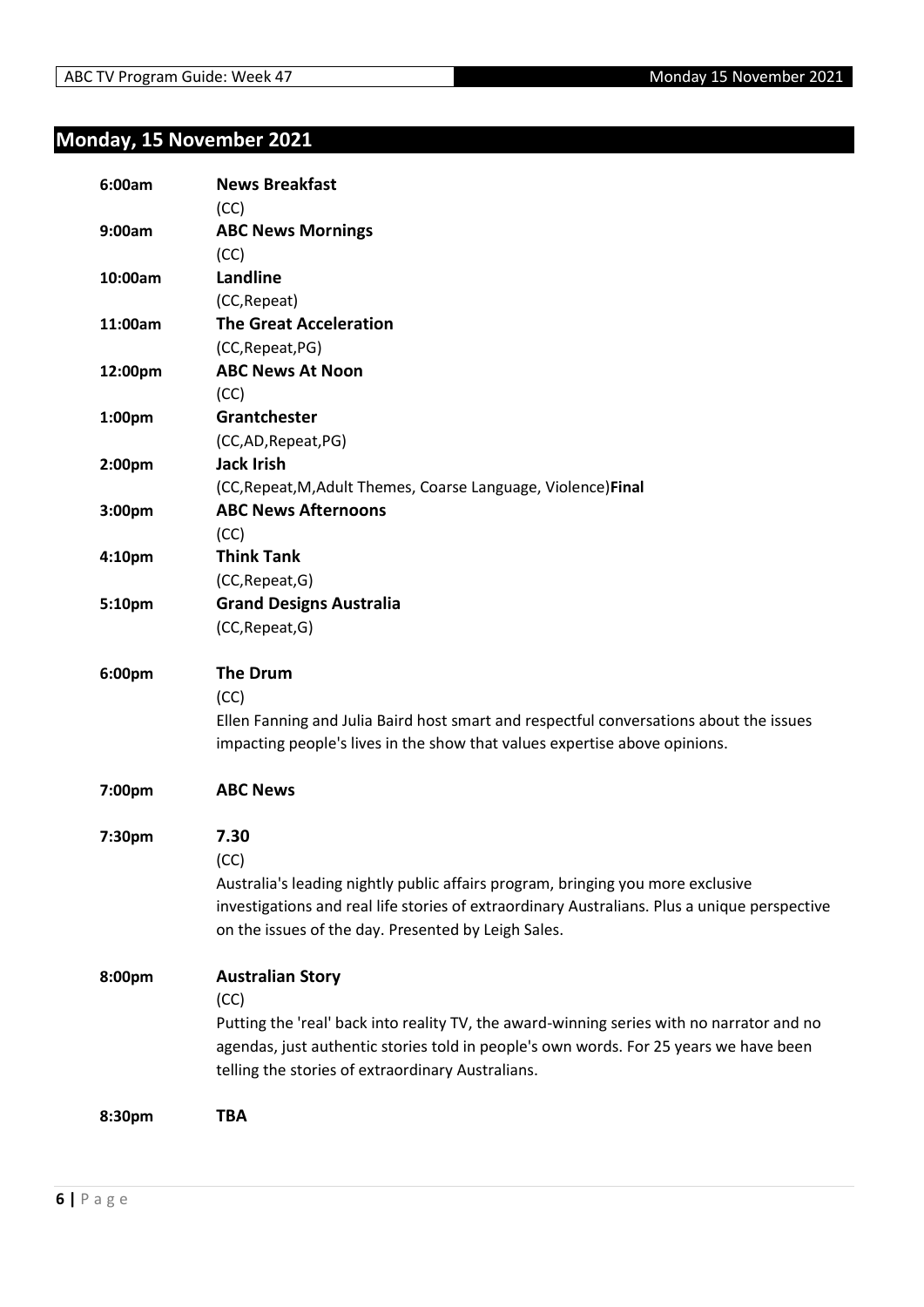| 9:25pm  | <b>Media Watch</b><br>(CC, PG)<br>Australia's leading forum for media analysis and comment, bringing you a fearless<br>critique of the week's journalism. Presented by Paul Barry.                                                                                                                                                                                                                                                  |
|---------|-------------------------------------------------------------------------------------------------------------------------------------------------------------------------------------------------------------------------------------------------------------------------------------------------------------------------------------------------------------------------------------------------------------------------------------|
| 9:40pm  | <b>The Detectives</b><br>(CC,AD,M,Adult Themes, Coarse Language)Final<br>As the trial date finally arrives, detectives and family of Daniel Smith are together at<br>court. With two suspects pleading not guilty, the outcome is now in the hands of the<br>jury. (Final)                                                                                                                                                          |
| 10:40pm | <b>ABC Late News</b><br>(CC)<br>End your day informed and up-to-date with the latest from Australia's most trusted news<br>source. Michael Tetlow presents today's top stories, updated details and original<br>reporting from coast to coast and around the globe.                                                                                                                                                                 |
| 10:55pm | <b>The Business</b><br>(CC, Repeat)<br>Kathryn Robinson presents Australia's leading daily business and finance show, bringing<br>you up to date on market moves, economic trends and the forces affecting business big<br>and small.                                                                                                                                                                                               |
| 11:10pm | <b>Going Country</b><br>(CC,AD,Repeat,M,Coarse Language,Aboriginal and Torres Strait Islander viewers are<br>advised that the following program contains images and voices of people who have<br>died)Final<br>Justine Clarke continues her road trip, meeting some of our greatest musicians including<br>Briggs and Troy Cassar-Daley, and discovering how country music captures who we are<br>as a people and a nation. (Final) |
| 12:10am | <b>Noughts And Crosses</b><br>(CC,AD, Repeat, M, Coarse Language)<br>Callum and Sephy take desperate measures to find somewhere they can be alone<br>together, but Lekan suspects Sephy is hiding something from him and is on the rampage.                                                                                                                                                                                         |
| 1:05am  | <b>The Accident</b><br>(CC,AD, Repeat, M, Adult Themes, Coarse Language) Final<br>After a year the families' private prosecution finally arrives in court, but their case<br>dramatically falls apart when their star witness has a last minute change of heart. Once<br>again it falls to Polly to dig deep. (Final)                                                                                                               |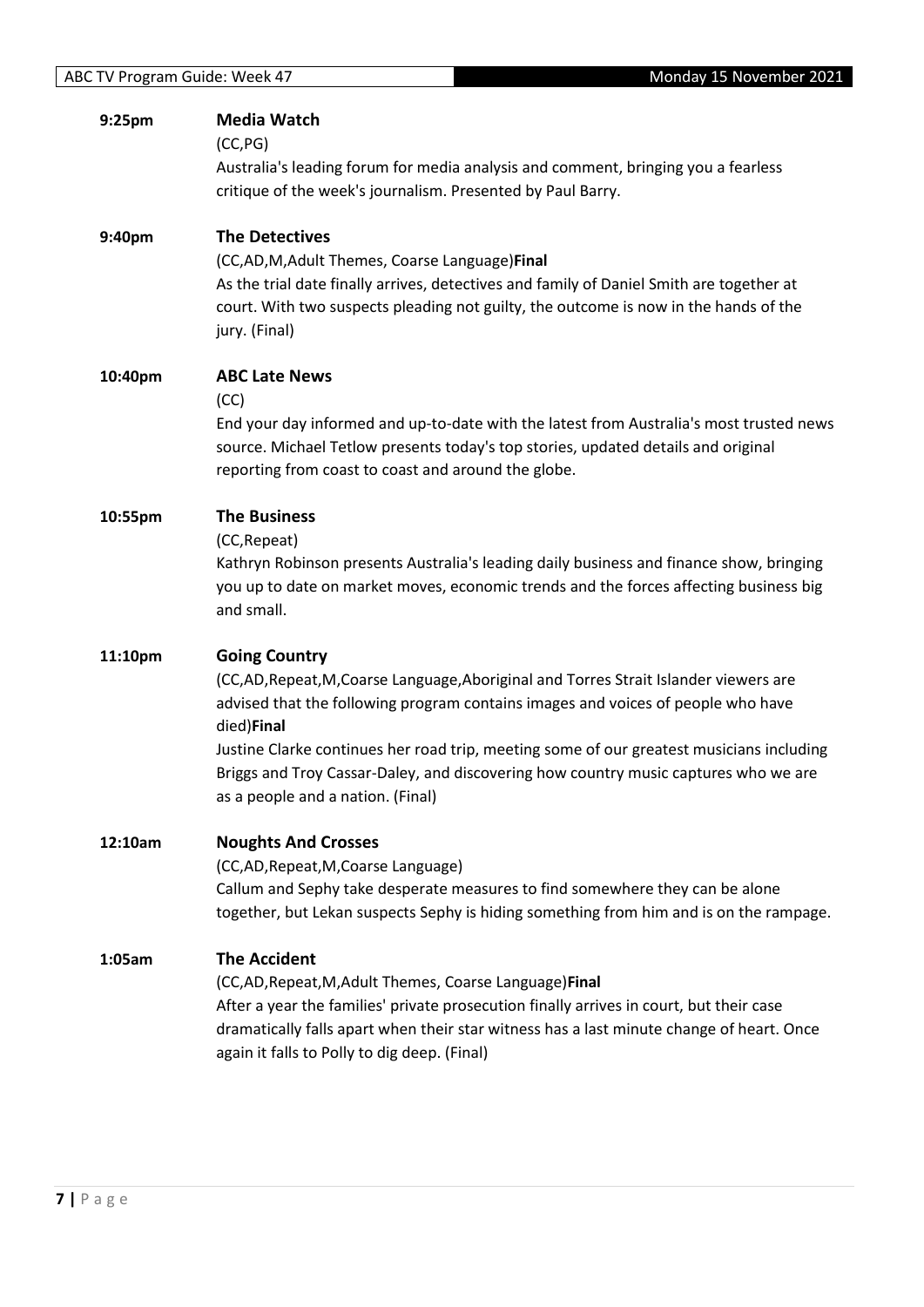| 1:55am | The Cry<br>(CC,AD, Repeat, M, Adult Themes, Coarse Language)<br>The police begin to investigate Noah's abduction. The world's media descends on the<br>small town of Wilde Bay. Alistair and Joanna are scrutinised as speculation spreads on<br>social media as to their guilt or innocence.                                                           |
|--------|---------------------------------------------------------------------------------------------------------------------------------------------------------------------------------------------------------------------------------------------------------------------------------------------------------------------------------------------------------|
| 2:55am | rage<br>(MA, Rage Warning - Adult Themes, Coarse Language, Drug Use, Horror, Nudity, Sex<br>References, Violence)<br>Australia's longest running music TV show, rage is home to the biggest vault of music<br>videos from a diverse range of artists, genres and eras. We curate the best clips of all<br>time to surprise and entertain you for hours. |
| 4:25am | The Drum<br>(CC, Repeat)<br>Ellen Fanning and Julia Baird host smart and respectful conversations about the issues<br>impacting people's lives in the show that values expertise above opinions.                                                                                                                                                        |
| 5:25am | 7.30<br>(CC, Repeat)<br>Australia's leading nightly public affairs program, bringing you more exclusive<br>investigations and real life stories of extraordinary Australians. Plus a unique perspective<br>on the issues of the day. Presented by Leigh Sales.                                                                                          |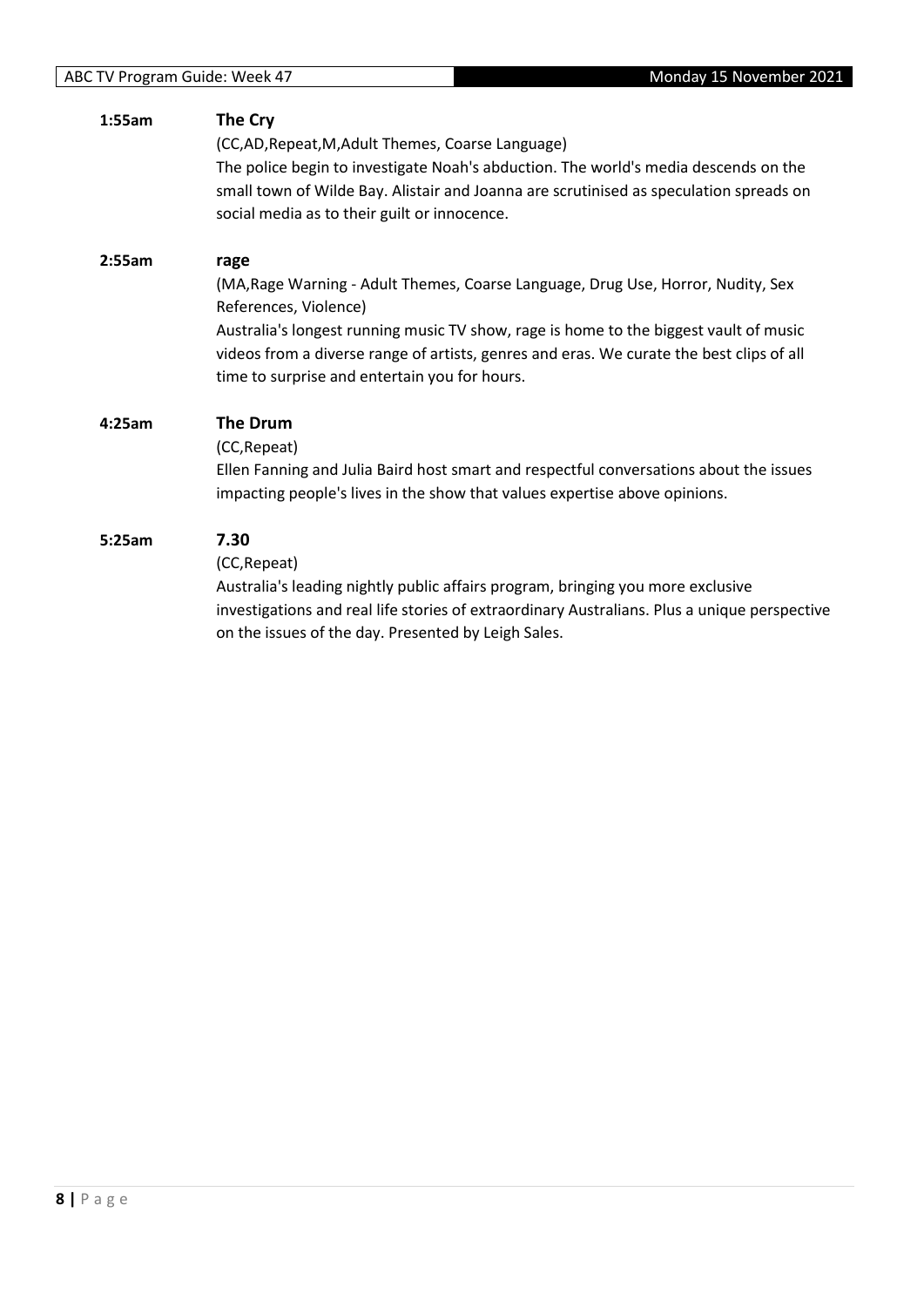## <span id="page-8-0"></span>**Tuesday, 16 November 2021**

| 6:00am  | <b>News Breakfast</b><br>(CC)                                                                |
|---------|----------------------------------------------------------------------------------------------|
| 9:00am  | <b>ABC News Mornings</b>                                                                     |
|         | (CC)                                                                                         |
| 10:00am | <b>War On Waste</b>                                                                          |
|         | (CC, Repeat, PG)                                                                             |
| 11:00am | <b>Antiques Roadshow</b>                                                                     |
|         | (CC, Repeat, G)                                                                              |
| 12:00pm | <b>ABC News At Noon</b>                                                                      |
|         | (CC)                                                                                         |
| 1:00pm  | <b>Ridley Road</b>                                                                           |
|         | (CC,AD,Repeat,PG)                                                                            |
| 2:00pm  | The Cry                                                                                      |
|         | (CC,AD, Repeat, M, Adult Themes, Coarse Language)                                            |
| 3:00pm  | <b>ABC News Afternoons</b>                                                                   |
|         | (CC)                                                                                         |
| 4:10pm  | <b>Think Tank</b>                                                                            |
|         | (CC, Repeat, PG)                                                                             |
| 5:10pm  | <b>Grand Designs Australia</b>                                                               |
|         | (CC, Repeat, PG)                                                                             |
| 6:00pm  | <b>The Drum</b>                                                                              |
|         | (CC)                                                                                         |
|         | Ellen Fanning and Julia Baird host smart and respectful conversations about the issues       |
|         | impacting people's lives in the show that values expertise above opinions.                   |
|         | <b>ABC News</b>                                                                              |
| 7:00pm  |                                                                                              |
|         | (CC)                                                                                         |
| 7:30pm  | 7.30                                                                                         |
|         | (CC)                                                                                         |
|         | Australia's leading nightly public affairs program, bringing you more exclusive              |
|         | investigations and real life stories of extraordinary Australians. Plus a unique perspective |
|         | on the issues of the day. Presented by Leigh Sales.                                          |
|         |                                                                                              |
| 8:00pm  | Anh's Brush With Fame: Lisa Wilkinson                                                        |
|         | (CC, Repeat, G)                                                                              |
|         | Lisa Wilkinson is a powerhouse of the Australian media. From her first break as editor of    |
|         | Dolly to life in the spotlight on commercial TV, how will Anh capture her warmth,            |
|         | humility and fighting spirit?                                                                |
|         |                                                                                              |
| 8:30pm  | TBA                                                                                          |
|         |                                                                                              |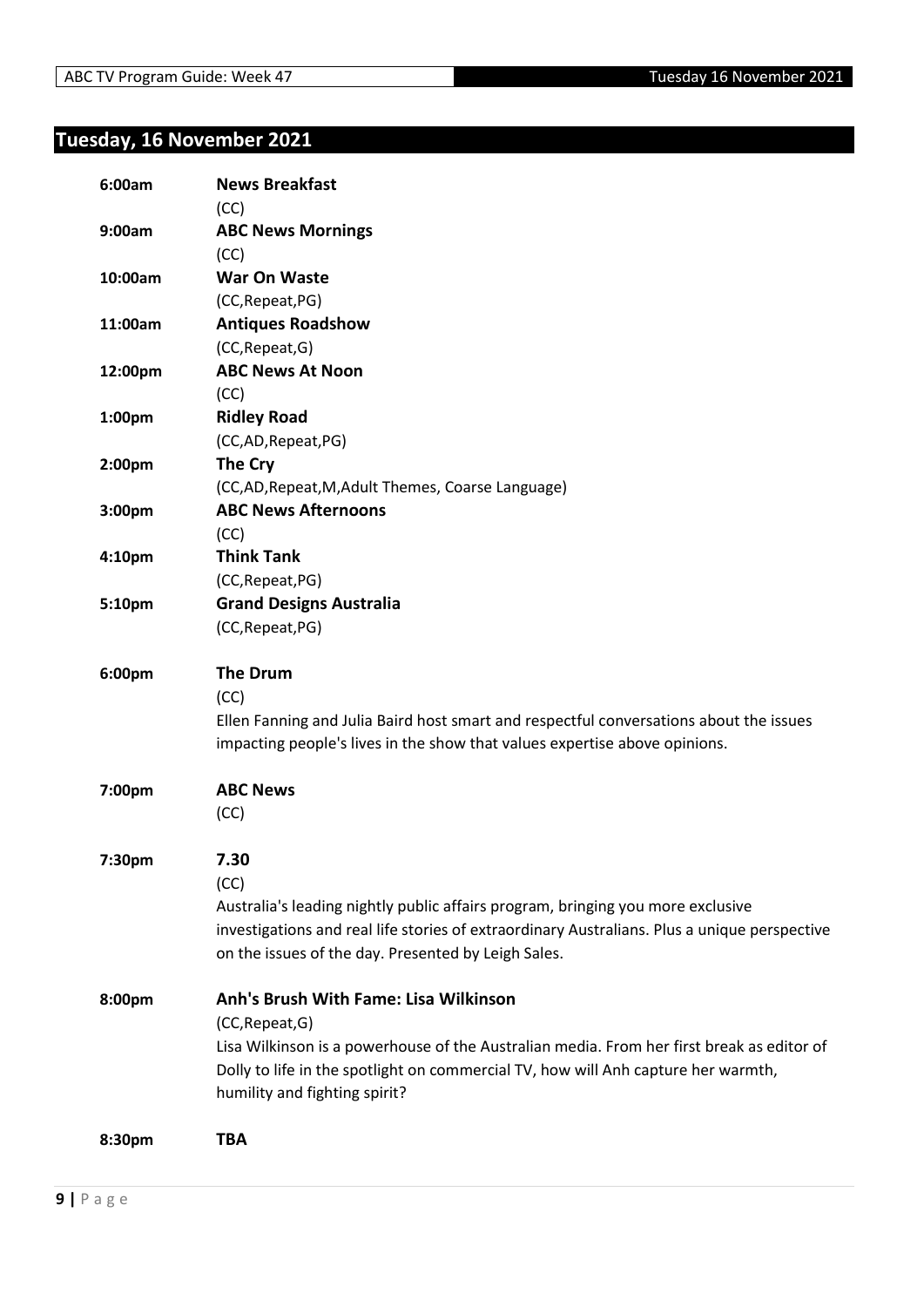| 9:30pm  | <b>Final Rendezvous</b><br>(CC, Repeat, PG, The following program contains images that may upset some viewers,<br>parental guidance is recommended.)<br>The collapse of a major spy case involving a female double agent haunted ASIO<br>throughout the Cold War. A new investigation of surveillance film reveals what went<br>wrong and uncovers a possible KGB murder on Australian soil. |
|---------|----------------------------------------------------------------------------------------------------------------------------------------------------------------------------------------------------------------------------------------------------------------------------------------------------------------------------------------------------------------------------------------------|
| 10:35pm | <b>ABC Late News</b><br>(CC)<br>End your day informed and up-to-date with the latest from Australia's most trusted news<br>source. Michael Tetlow presents today's top stories, updated details and original<br>reporting from coast to coast and around the globe.                                                                                                                          |
| 10:50pm | <b>The Business</b><br>(CC, Repeat)<br>Kathryn Robinson presents Australia's leading daily business and finance show, bringing<br>you up to date on market moves, economic trends and the forces affecting business big<br>and small.                                                                                                                                                        |
| 11:05pm | Q+A<br>(CC, Repeat)<br>The show that puts you at the centre of the conversation. Hosts Virginia Trioli, David<br>Speers and Stan Grant are joined by a panel with diverse opinions to cover the topics<br>that have everyone talking.                                                                                                                                                        |
| 12:10am | Midsomer Murders: Schooled In Murder<br>(CC, Repeat, M, Adult Themes, Sexual References, Violence)<br>Debbie Moffet is crushed to death by a giant round of cheese just hours after an<br>argument at a Parents' Council meeting at Midsomer Pastures Prep School. Barnaby and<br>Jones investigate.                                                                                         |
| 1:40am  | The Cry<br>(CC,AD, Repeat, M, Adult Themes, Coarse Language)<br>We flashback to Joanna and Alistair's journey from Melbourne to Wilde Bay on the day<br>they arrived in Australia.                                                                                                                                                                                                           |
| 2:40am  | rage<br>(MA, Rage Warning - Adult Themes, Coarse Language, Drug Use, Horror, Nudity, Sex<br>References, Violence)<br>Australia's longest running music TV show, rage is home to the biggest vault of music<br>videos from a diverse range of artists, genres and eras. We curate the best clips of all<br>time to surprise and entertain you for hours.                                      |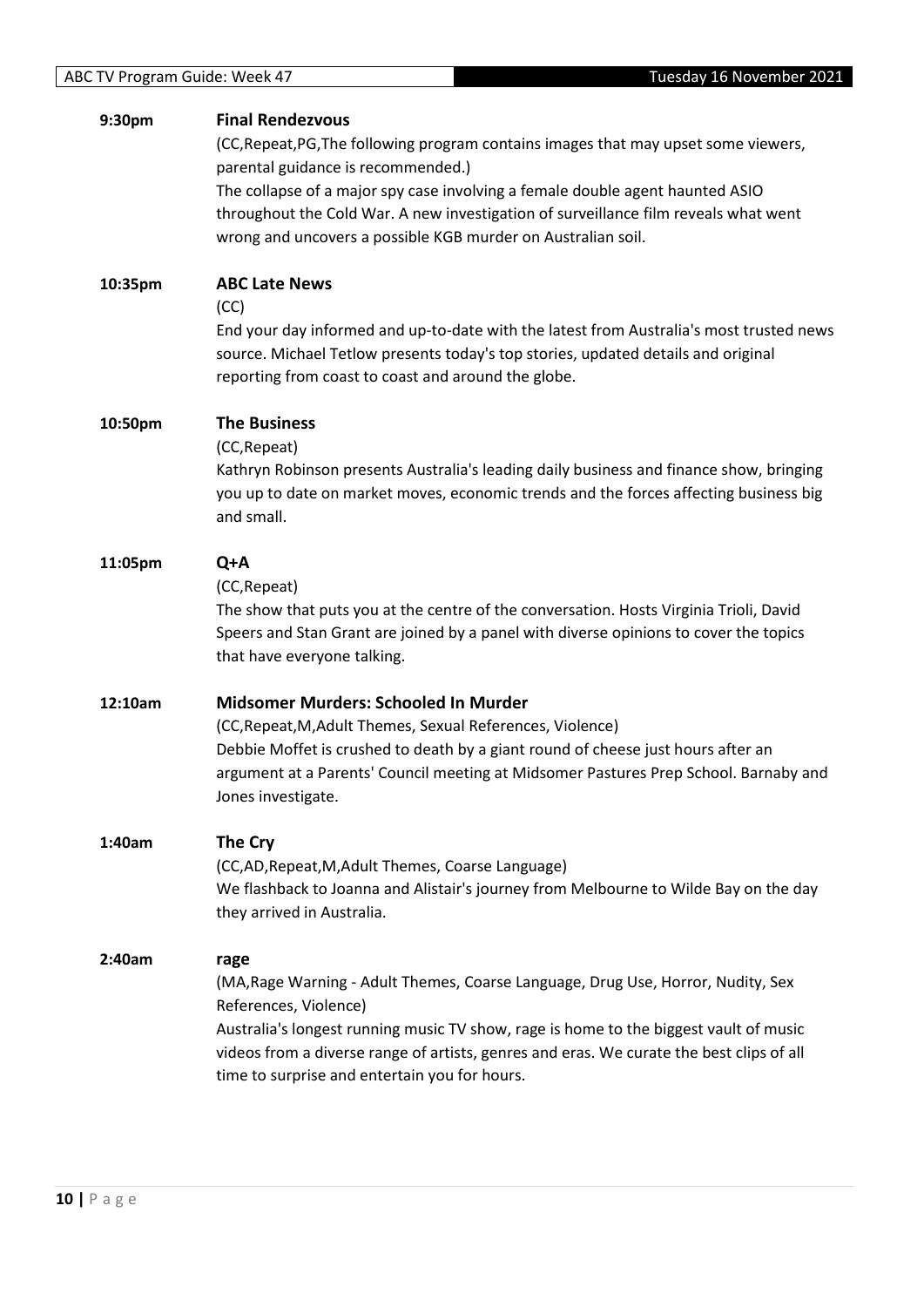| 4:25am | The Drum<br>(CC, Repeat)<br>Ellen Fanning and Julia Baird host smart and respectful conversations about the issues<br>impacting people's lives in the show that values expertise above opinions.                                                               |
|--------|----------------------------------------------------------------------------------------------------------------------------------------------------------------------------------------------------------------------------------------------------------------|
| 5:25am | 7.30<br>(CC, Repeat)<br>Australia's leading nightly public affairs program, bringing you more exclusive<br>investigations and real life stories of extraordinary Australians. Plus a unique perspective<br>on the issues of the day. Presented by Leigh Sales. |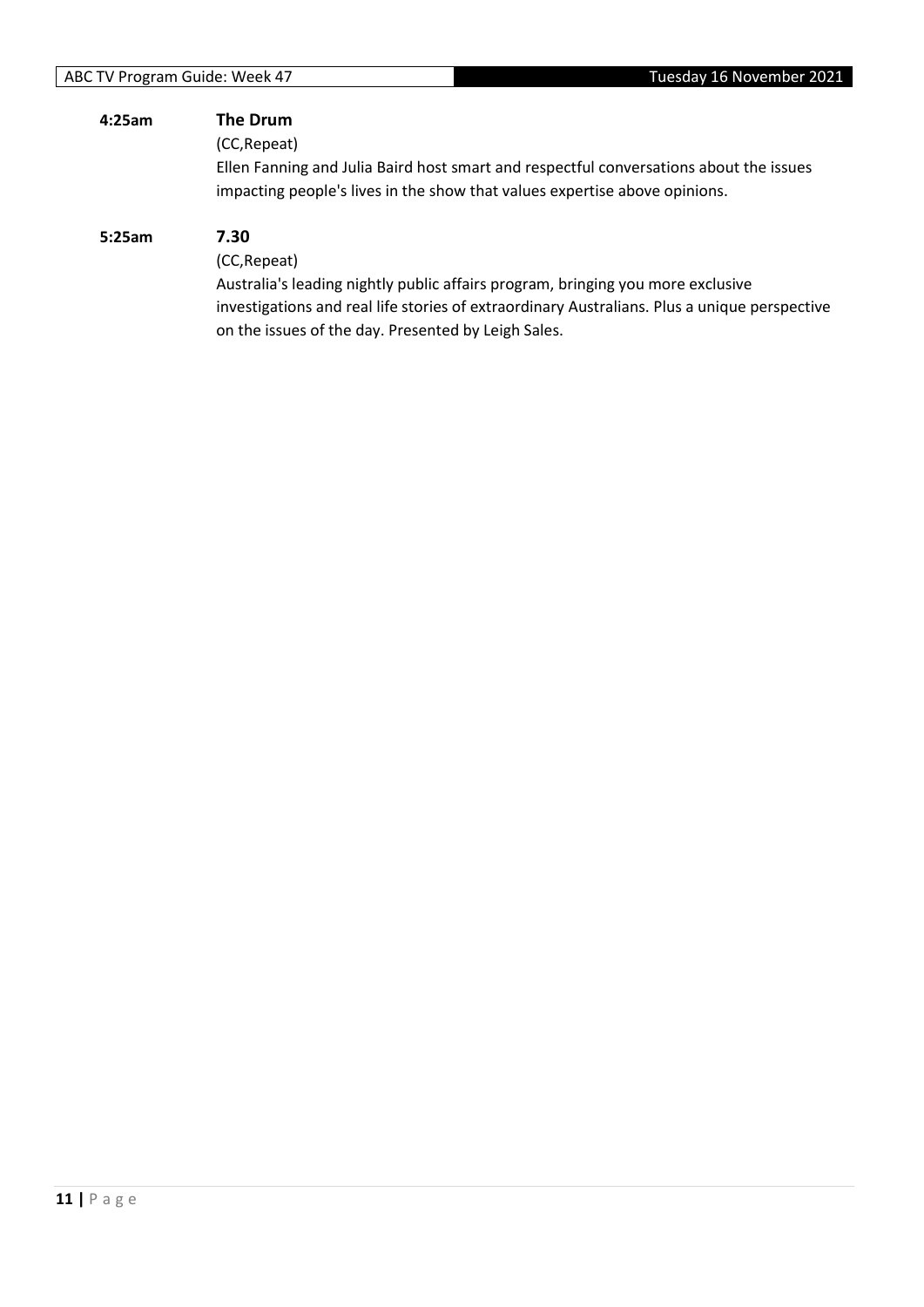## <span id="page-11-0"></span>**Wednesday, 17 November 2021**

| 6:00am   | <b>News Breakfast</b><br>(CC)                                                                |
|----------|----------------------------------------------------------------------------------------------|
| 9:00am   | <b>ABC News Mornings</b>                                                                     |
|          | (CC)                                                                                         |
| 10:00am  | <b>Final Rendezvous</b>                                                                      |
|          | (CC, Repeat, PG, The following program contains images that may upset some viewers,          |
|          | parental guidance is recommended.)                                                           |
| 11:00am  | <b>Monty Don's Japanese Gardens</b>                                                          |
|          | (CC,AD, Repeat, G)                                                                           |
| 12:00pm  | <b>ABC News At Noon</b>                                                                      |
|          | (CC)                                                                                         |
| 12:30pm  | <b>National Press Club Address</b>                                                           |
|          | (CC)                                                                                         |
| 1:35pm   | <b>Media Watch</b>                                                                           |
|          | (CC, Repeat, PG)                                                                             |
| 2:00pm   | The Cry                                                                                      |
|          | (CC,AD, Repeat, M, Adult Themes, Coarse Language)                                            |
| 3:00pm   | <b>ABC News Afternoons</b>                                                                   |
|          | (CC)                                                                                         |
| 4:10pm   | <b>Think Tank</b>                                                                            |
|          | (CC, Repeat, PG)                                                                             |
| 5:10pm   | <b>Grand Designs Australia</b><br>(CC, Repeat, G)                                            |
|          |                                                                                              |
| 6:00pm   | <b>The Drum</b>                                                                              |
|          | (CC)                                                                                         |
|          | Ellen Fanning and Julia Baird host smart and respectful conversations about the issues       |
|          | impacting people's lives in the show that values expertise above opinions.                   |
| 7:00pm   | <b>ABC News</b>                                                                              |
|          | (CC)                                                                                         |
|          |                                                                                              |
| 7:30pm   | 7.30                                                                                         |
|          | (CC)                                                                                         |
|          | Australia's leading nightly public affairs program, bringing you more exclusive              |
|          | investigations and real life stories of extraordinary Australians. Plus a unique perspective |
|          | on the issues of the day. Presented by Leigh Sales.                                          |
| 8:00pm   | <b>Hard Quiz</b>                                                                             |
|          | (CC, PG)                                                                                     |
| *New     | The Big Brass Mug is up for grabs, and experts in Duke Kahanamoku, AC/DC, Mean Girls         |
| Episode* | and the Australian Dung Beetle Project are out to get it. What on earth is the Australian    |
|          | Dung Beetle Project?                                                                         |
|          |                                                                                              |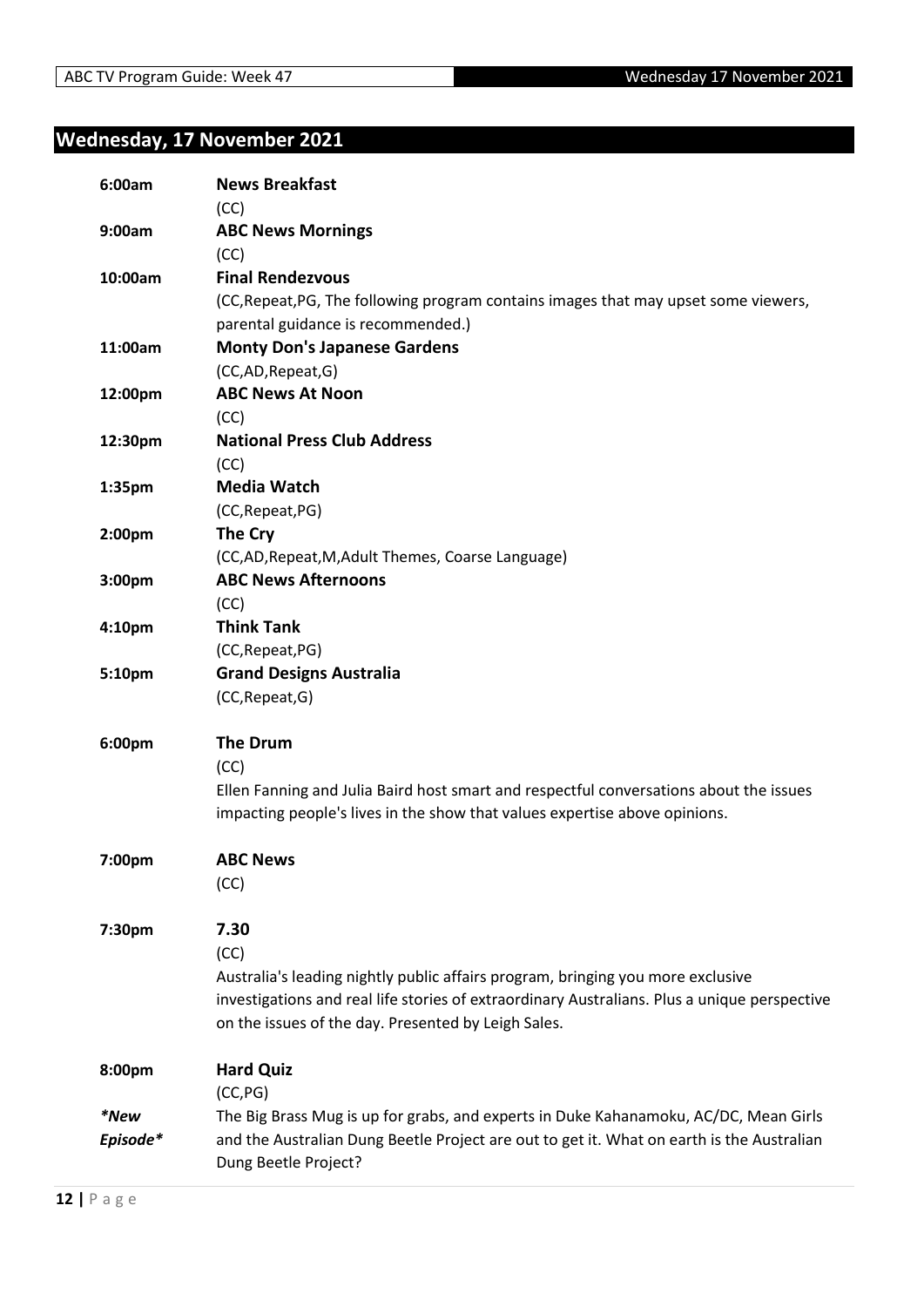| ABC TV Program Guide: Week 47 | Wednesday 17 November 2021                                                                   |
|-------------------------------|----------------------------------------------------------------------------------------------|
| 8:30pm                        | Gruen                                                                                        |
|                               | (CC)                                                                                         |
| *New                          | The Gruen team decode and expose all the messaging we fall for. Whether it's a juice         |
| Episode*                      | label that thinks it's your long lost best friend or a gorgeous white line design on a Kmart |
|                               | plate, nothing will escape the Gruen gaze.                                                   |
| 9:10pm                        | <b>Preppers: The Penrith Panther</b>                                                         |
|                               | (CC,AD,M,Adult Themes, Coarse Language, Sexual References)                                   |
| *New                          | The preppers attempt a First Nations survival exercise, but after they get lost, they find   |
| Episode*                      | themselves being tracked by a mythical creature.                                             |
| 9:40pm                        | <b>Back</b>                                                                                  |
|                               | (CC, Repeat, M, Coarse Language, Sexual References) Final                                    |
|                               | Stephen and Alison hit the road to track down Andrew's birth mother, but surprise            |
|                               | discoveries and changes of heart turn it into a journey no-one was expecting.                |
| 10:05pm                       | <b>TBA</b>                                                                                   |
|                               |                                                                                              |
| 10:45pm                       | <b>ABC Late News</b>                                                                         |
|                               | (CC)                                                                                         |
|                               | End your day informed and up-to-date with the latest from Australia's most trusted news      |
|                               | source. Michael Tetlow presents today's top stories, updated details and original            |
|                               | reporting from coast to coast and around the globe.                                          |
| 11:00pm                       | <b>The Business</b>                                                                          |
|                               | (CC, Repeat)                                                                                 |
|                               | Kathryn Robinson presents Australia's leading daily business and finance show, bringing      |
|                               | you up to date on market moves, economic trends and the forces affecting business big        |
|                               | and small.                                                                                   |
| 11:20pm                       | <b>TBA</b>                                                                                   |
|                               |                                                                                              |
| 12:20am                       | <b>Media Watch</b>                                                                           |
|                               | (CC, Repeat, PG)                                                                             |
|                               | Australia's leading forum for media analysis and comment, bringing you a fearless            |
|                               | critique of the week's journalism. Presented by Paul Barry.                                  |
| 12:35am                       | <b>Father Brown: The Demise Of The Debutante</b>                                             |
|                               | (CC, Repeat, PG)                                                                             |
|                               | Father Brown uncovers secrets, hypocrisy and murder at a finishing school for young          |
|                               | ladies. Much to the disapproval of Mrs McCarthy, Father Brown attempts to find newly-        |
|                               | single mother Nell Winford somewhere to stay.                                                |
|                               |                                                                                              |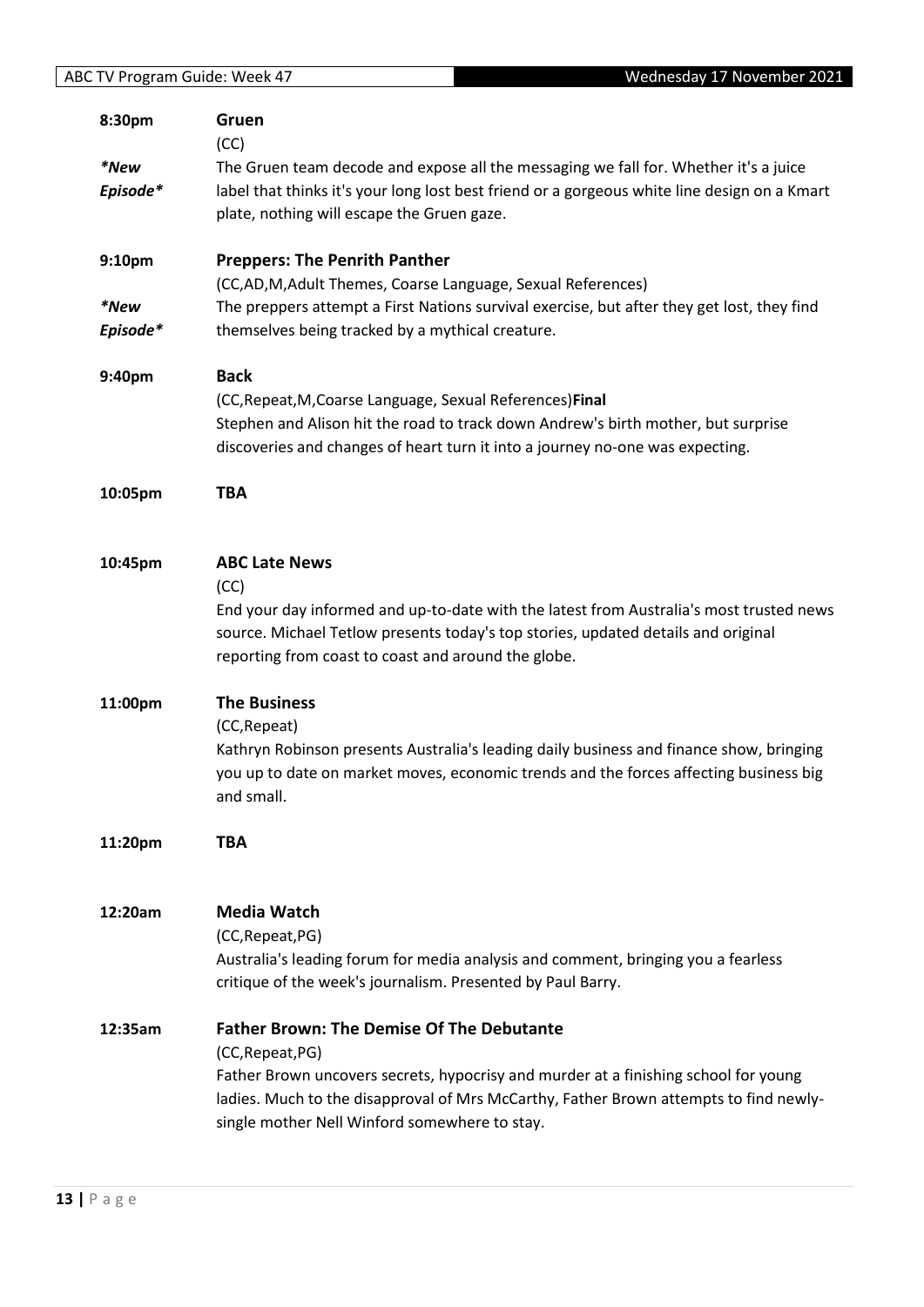| 2:20am | The Cry<br>(CC,AD, Repeat, M, Adult Themes, Coarse Language, Sexual References)<br>Returning home to Scotland, Alistair and Joanna continue to grow apart. Triggered by a<br>long-forgotten memory, Joanna confronts Alistair and demands to know the truth<br>surrounding Noah's disappearance. (Final) |
|--------|----------------------------------------------------------------------------------------------------------------------------------------------------------------------------------------------------------------------------------------------------------------------------------------------------------|
|        | <b>TBA</b>                                                                                                                                                                                                                                                                                               |
|        | <b>War Stories: The Last Charge</b><br>(CC, Repeat)<br>The spectacular charge by Australian Light Horse at Beersheba is the stuff of legend. The<br>legacy of one Hunter Valley family also lives on. Landline's Emma Brown reports.                                                                     |
|        | <b>The Drum</b><br>(CC, Repeat)<br>Ellen Fanning and Julia Baird host smart and respectful conversations about the issues<br>impacting people's lives in the show that values expertise above opinions.                                                                                                  |
|        | 7.30<br>(CC, Repeat)<br>Australia's leading nightly public affairs program, bringing you more exclusive<br>investigations and real life stories of extraordinary Australians. Plus a unique perspective<br>on the issues of the day. Presented by Leigh Sales.                                           |
|        | 3:20am<br>4:00am<br>4:25am<br>5:25am                                                                                                                                                                                                                                                                     |

### **1:20am Silent Witness: Two Spirits (Part Two)**

(CC,Repeat,M,Adult Themes, Violence)

A mistake has been made during the course of the investigation, and Thomas is targeted as a scapegoat. As frustration grows between the Lyell and the acting DCI, can the team find the killer before they strike again?

ABC TV Program Guide: Week 47 Wednesday 17 November 2021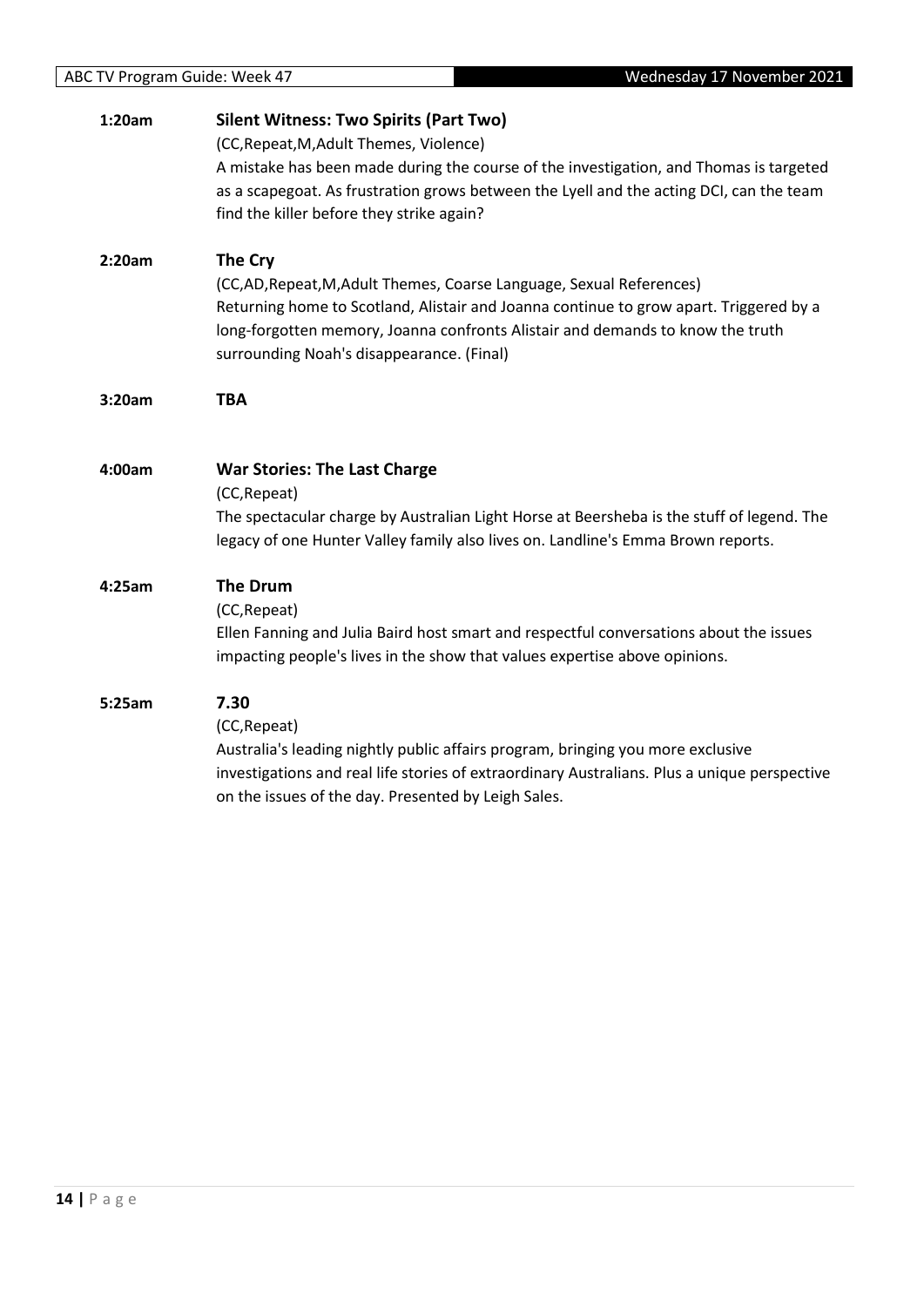## <span id="page-14-0"></span>**Thursday, 18 November 2021**

| 6:00am  | <b>News Breakfast</b><br>(CC)                                                                |
|---------|----------------------------------------------------------------------------------------------|
| 9:00am  | <b>ABC News Mornings</b>                                                                     |
|         | (CC)                                                                                         |
| 10:00am | <b>Australian Story</b>                                                                      |
|         | (CC,AD,Repeat)                                                                               |
| 10:30am | <b>Gardening Australia Presents</b>                                                          |
|         | (CC, Repeat, G)                                                                              |
| 11:00am | <b>Prince Charles Inside The Duchy Of Cornwall</b>                                           |
|         | (CC, Repeat, PG)                                                                             |
| 12:00pm | <b>ABC News At Noon</b>                                                                      |
|         | (CC)                                                                                         |
| 1:00pm  | <b>Hard Quiz</b>                                                                             |
|         | (CC, Repeat, PG)                                                                             |
| 1:30pm  | <b>Roger Swainston: Drawn To Water</b>                                                       |
|         | (CC, Repeat, PG)                                                                             |
| 2:00pm  | The Cry                                                                                      |
|         | (CC,AD, Repeat, M, Adult Themes, Coarse Language)                                            |
| 3:00pm  | <b>ABC News Afternoons</b>                                                                   |
|         | (CC)                                                                                         |
| 4:10pm  | <b>Think Tank</b>                                                                            |
|         | (CC, Repeat, PG)                                                                             |
| 5:10pm  | <b>Grand Designs Australia</b>                                                               |
|         | (CC, Repeat, G)                                                                              |
| 6:00pm  | <b>The Drum</b>                                                                              |
|         | (CC)                                                                                         |
|         | Ellen Fanning and Julia Baird host smart and respectful conversations about the issues       |
|         | impacting people's lives in the show that values expertise above opinions.                   |
| 6:55pm  | Sammy J                                                                                      |
|         | (CC,PG)Final                                                                                 |
|         | Biting, bite-sized comedy as Sammy J and his team of troublemakers tackle the news of        |
|         | the week. (Final)                                                                            |
| 7:00pm  | <b>ABC News</b>                                                                              |
|         | (CC)                                                                                         |
| 7:30pm  | 7.30                                                                                         |
|         | (CC)                                                                                         |
|         | Australia's leading nightly public affairs program, bringing you more exclusive              |
|         | investigations and real life stories of extraordinary Australians. Plus a unique perspective |
|         | on the issues of the day. Presented by Leigh Sales.                                          |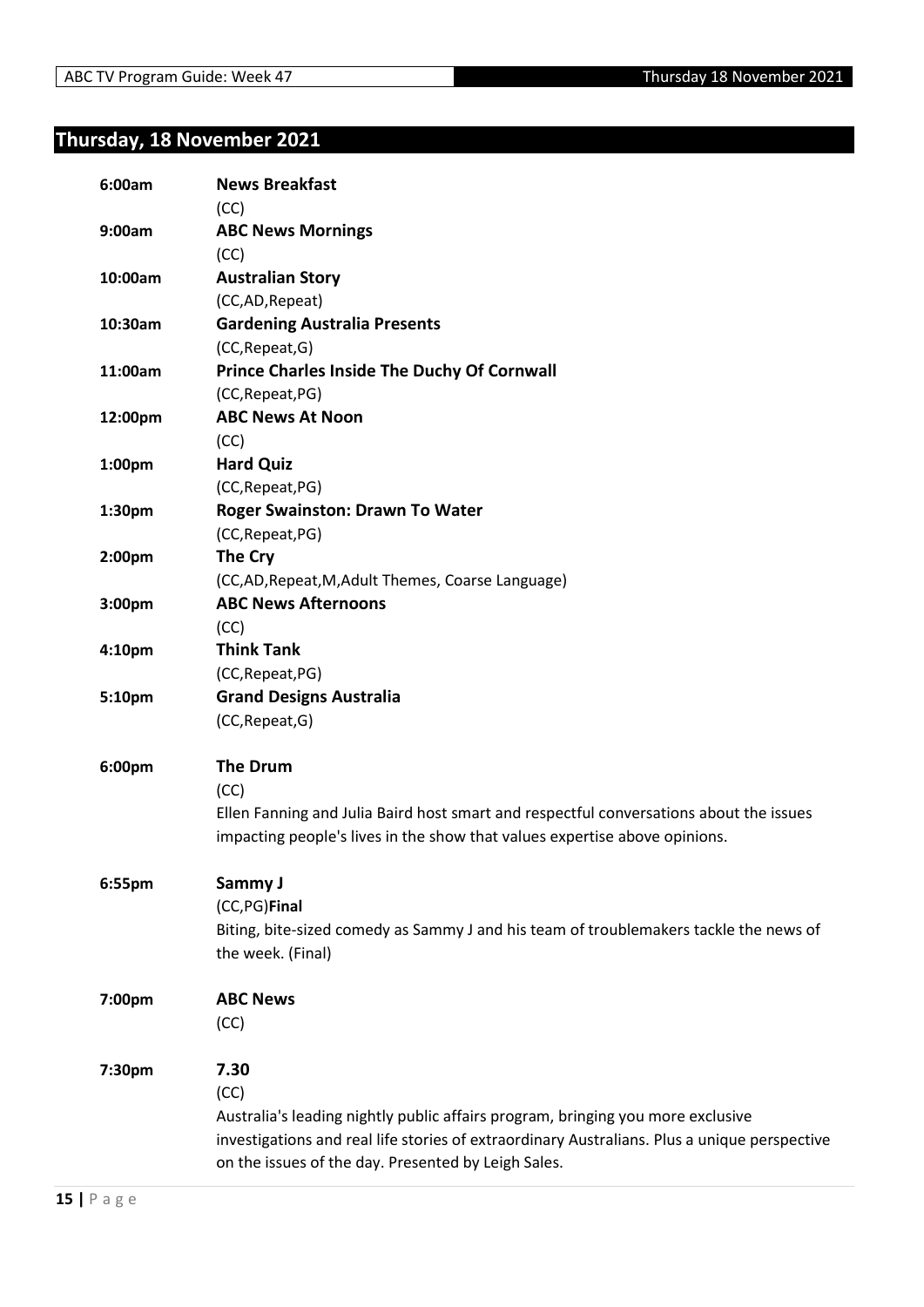| ABC TV Program Guide: Week 47 | Thursday 18 November 2021                                                                |
|-------------------------------|------------------------------------------------------------------------------------------|
| 8:00pm                        | <b>Exposing The Illegal Organ Trade</b>                                                  |
|                               | (CC,M,Adult Themes,The following program contains images that may concern.)              |
| *Premiere*                    | A shocking investigation into one of the world's most brutal trades - the illegal buying |
|                               | and selling of human organs.                                                             |
| 8:30pm                        | Q+A                                                                                      |
|                               | (CC)                                                                                     |
|                               | The show that puts you at the centre of the conversation. Hosts Virginia Trioli, David   |
|                               | Speers and Stan Grant are joined by a panel with diverse opinions to cover the topics    |
|                               | that have everyone talking.                                                              |
| 9:35pm                        | <b>TBA</b>                                                                               |
| 10:25pm                       | You Can't Ask That: Indigenous                                                           |
|                               | (CC, Repeat, PG)                                                                         |
|                               | Insightful, irreverent, moving and unpredictable, this episode sets the record straight  |
|                               | about what it's really like to be an Indigenous Australian. #YouCantAskThat              |
| 10:40pm                       | <b>ABC Late News</b>                                                                     |
|                               | (CC)                                                                                     |
|                               | End your day informed and up-to-date with the latest from Australia's most trusted news  |
|                               | source. Michael Tetlow presents today's top stories, updated details and original        |
|                               | reporting from coast to coast and around the globe.                                      |
| 10:55pm                       | <b>The Business</b>                                                                      |
|                               | (CC, Repeat)                                                                             |
|                               | Australia's leading daily business and finance show, bringing you up to date on market   |
|                               | moves, economic trends and the forces affecting business big and small. Presented by     |
|                               | Alicia Barry.                                                                            |
| 11:15pm                       | <b>Pilgrimage: Road to Santiago</b>                                                      |
|                               | (CC, Repeat, PG) Final                                                                   |
|                               | The seven pilgrims are on the final stretch, and as temperature reaches record highs,    |
|                               | they have to walk every step of the way, getting their pilgrim passport stamped twice a  |
|                               | day to prove they've gone the distance. (Final)                                          |
| 12:15am                       | <b>The Detectives</b>                                                                    |
|                               | (CC,AD, Repeat, M, Adult Themes, Coarse Language) Final                                  |
|                               | As the trial date finally arrives, detectives and family of Daniel Smith are together at |
|                               | court. With two suspects pleading not guilty, the outcome is now in the hands of the     |
|                               | jury. (Final)                                                                            |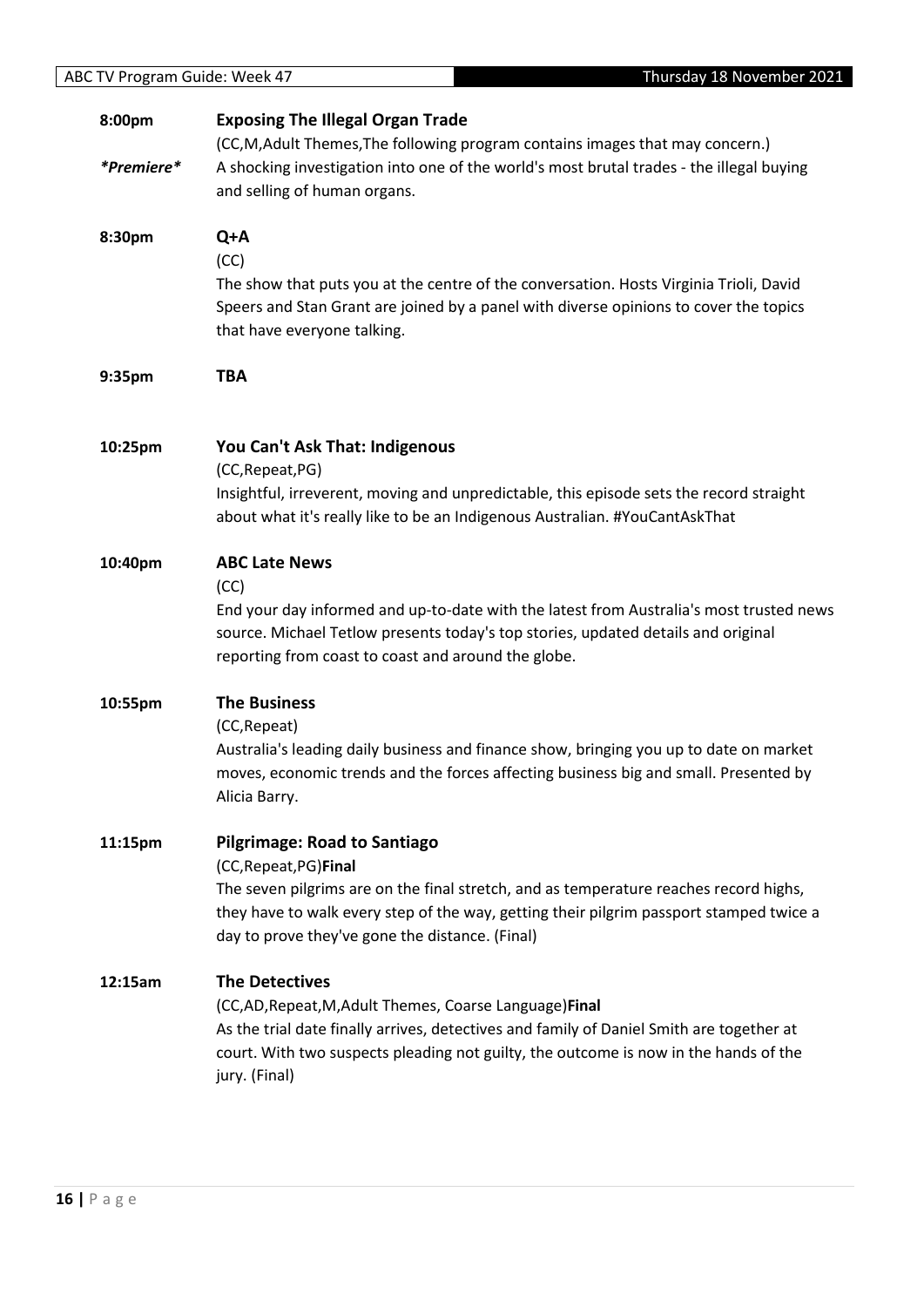| 1:15am | <b>Call The Midwife</b><br>(CC, Repeat, PG)                                                                                                                                                                                                                                                                                                             |
|--------|---------------------------------------------------------------------------------------------------------------------------------------------------------------------------------------------------------------------------------------------------------------------------------------------------------------------------------------------------------|
|        | Trixie struggles to cope after her break up with Christopher and looks for comfort at the<br>bottom of a bottle. But it's not long before she can no longer conceal her struggle with<br>sobriety.                                                                                                                                                      |
| 2:15am | rage<br>(MA, Rage Warning - Adult Themes, Coarse Language, Drug Use, Horror, Nudity, Sex<br>References, Violence)<br>Australia's longest running music TV show, rage is home to the biggest vault of music<br>videos from a diverse range of artists, genres and eras. We curate the best clips of all<br>time to surprise and entertain you for hours. |
| 4:25am | The Drum<br>(CC, Repeat)<br>Ellen Fanning and Julia Baird host smart and respectful conversations about the issues<br>impacting people's lives in the show that values expertise above opinions.                                                                                                                                                        |
| 5:20am | Sammy J<br>(CC, Repeat, PG) Final<br>Biting, bite-sized comedy as Sammy J and his team of troublemakers tackle the news of<br>the week. (Final)                                                                                                                                                                                                         |
| 5:25am | 7.30<br>(CC, Repeat)<br>Australia's leading nightly public affairs program, bringing you more exclusive<br>investigations and real life stories of extraordinary Australians. Plus a unique perspective<br>on the issues of the day. Presented by Leigh Sales.                                                                                          |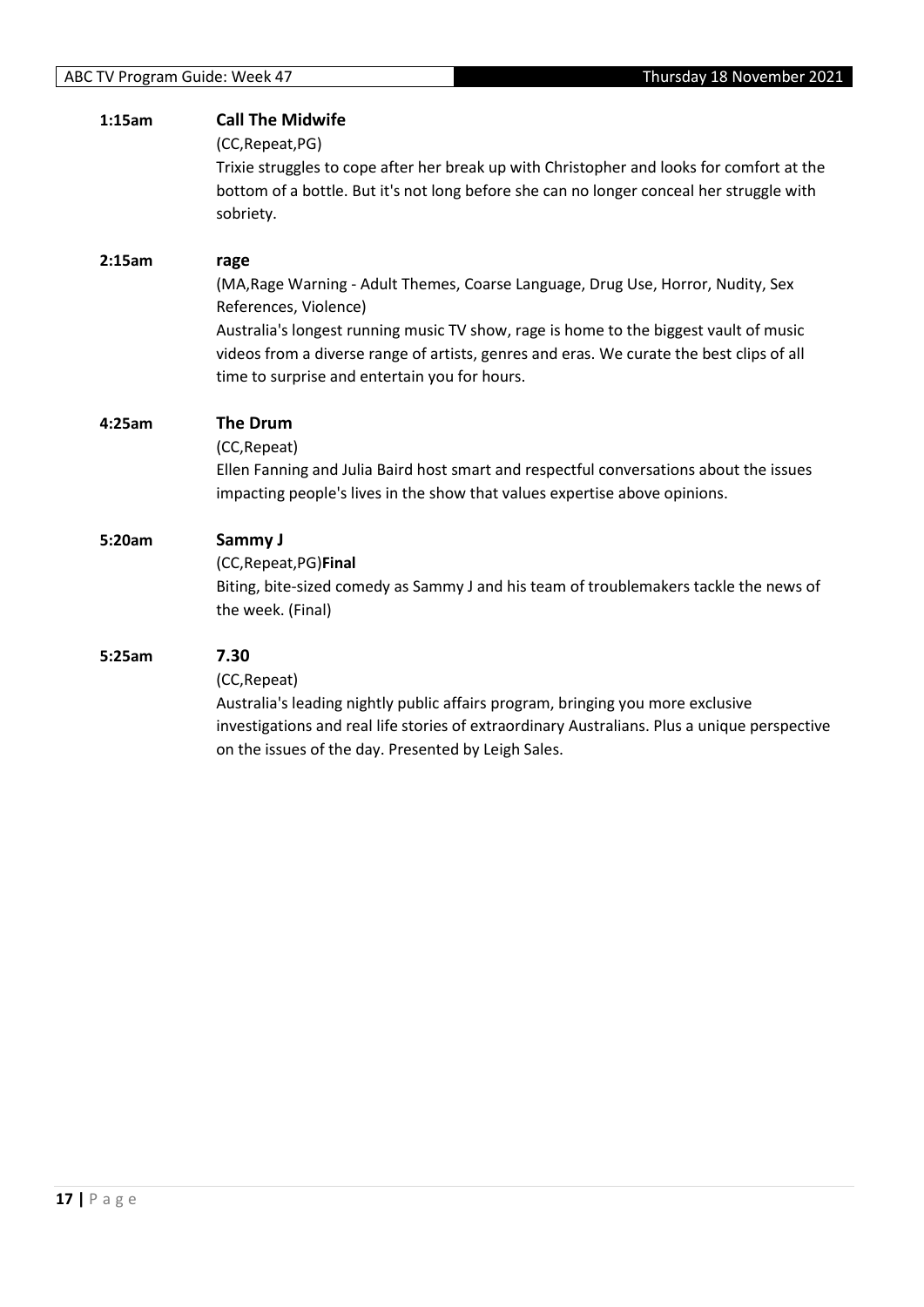## <span id="page-17-0"></span>**Friday, 19 November 2021**

| 6:00am         | <b>News Breakfast</b><br>(CC)                                                               |
|----------------|---------------------------------------------------------------------------------------------|
| 9:00am         | <b>ABC News Mornings</b>                                                                    |
|                | (CC)                                                                                        |
| 10:00am        | Q+A                                                                                         |
|                | (CC, Repeat)                                                                                |
| 11:05am        | Australia Remastered: Tasmania                                                              |
|                | (CC,AD, Repeat, G) Final                                                                    |
| 12:00pm        | <b>ABC News At Noon</b>                                                                     |
|                | (CC)                                                                                        |
| 1:00pm         | <b>Exposing The Illegal Organ Trade</b>                                                     |
|                | (CC, Repeat, M, Adult Themes, The following program contains images that may concern.)      |
| 1:30pm         | <b>The Sound</b>                                                                            |
|                | (CC, Repeat)                                                                                |
| 2:00pm         | The Cry                                                                                     |
|                | (CC,AD, Repeat, M, Adult Themes, Coarse Language, Sexual References) Final                  |
| 3:00pm         | <b>ABC News Afternoons</b>                                                                  |
|                | (CC)                                                                                        |
| 4:10pm         | <b>Think Tank</b>                                                                           |
|                | (CC, Repeat, G)                                                                             |
| 5:05pm         | <b>Grand Designs Australia</b>                                                              |
|                | (CC, Repeat, PG)                                                                            |
| 6:00pm         | <b>The Drum</b>                                                                             |
|                | (CC)                                                                                        |
|                | Ellen Fanning and Julia Baird host smart and respectful conversations about the issues      |
|                | impacting people's lives in the show that values expertise above opinions.                  |
| 7:00pm         | <b>ABC News</b>                                                                             |
|                | (CC)                                                                                        |
| 7:30pm         | <b>Gardening Australia</b>                                                                  |
|                | (CC,AD)                                                                                     |
|                | Inspiring, entertaining and full of practical advice, join Costa Georgiadis and the team as |
|                | they unearth gardening ideas, meet avid gardeners and look at some of the most              |
|                | inspiring gardens from across the country.                                                  |
| 8:30pm         | Annika                                                                                      |
|                | (CC,AD,M,Adult Themes, Violence)Final                                                       |
| *Series Final* | The murder of a young woman at the Glasgow docks starts a chain of events that puts         |
|                | Annika and her team's lives in grave danger. Michael discovers one of the suspects is a     |
|                | little too close to home. (Final)                                                           |
|                |                                                                                             |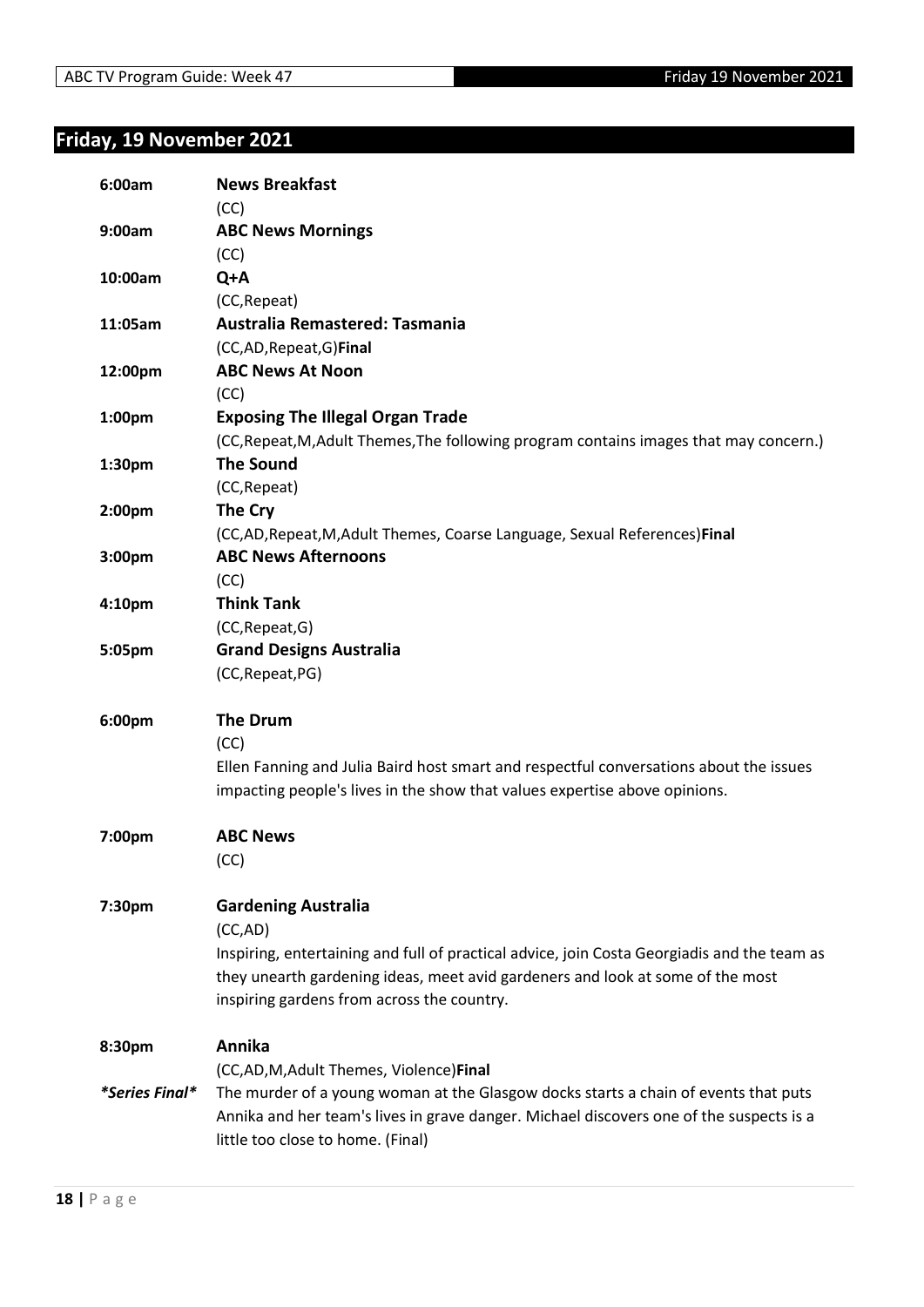| 9:20pm  | <b>Tea with the Dames</b><br>(CC, Repeat, M, Coarse Language)<br>This delightful film invites you to spend time with screen icons Eileen Atkins, Judi Dench,<br>Joan Plowright and Maggie Smith as they talk about their lives: their experience in<br>theatre, TV, film and memories of times gone by.                                                     |
|---------|-------------------------------------------------------------------------------------------------------------------------------------------------------------------------------------------------------------------------------------------------------------------------------------------------------------------------------------------------------------|
| 10:40pm | <b>Talking Heads: The Outside Dog</b><br>(CC, M, Adult Themes)<br>Marjory hates husband Stuart's dog, Tina. He takes her out late, comes in at midnight,<br>clothes in the wash, naked to bed and then starts carrying on. Then the police arrive.                                                                                                          |
| 11:15pm | <b>ABC Late News</b><br>(CC)<br>End your day informed and up-to-date with the latest from Australia's most trusted news<br>source. Michael Tetlow presents today's top stories, updated details and original<br>reporting from coast to coast and around the globe.                                                                                         |
| 11:30pm | <b>The Vaccine</b><br>(CC, Repeat)<br>Jeremy Fernandez is joined by Dr Norman Swan, Casey Briggs, medical experts and<br>health authorities to bring you everything you need to know about the rollout of the<br>COVID-19 vaccine and to answer your questions.                                                                                             |
| 11:45pm | Gruen<br>(CC, Repeat)<br>The Gruen team decode and expose all the messaging we fall for. Whether it's a juice<br>label that thinks it's your long lost best friend or a gorgeous white line design on a Kmart<br>plate, nothing will escape the Gruen gaze.                                                                                                 |
| 12:25am | <b>Preppers: The Penrith Panther</b><br>(CC,AD, Repeat, M, Adult Themes, Coarse Language, Sexual References)<br>The preppers attempt a First Nations survival exercise, but after they get lost, they find<br>themselves being tracked by a mythical creature.                                                                                              |
| 12:55am | rage<br>(MA, Rage Warning - Adult Themes, Coarse Language, Drug Use, Horror, Nudity, Sex<br>References, Violence)<br>Your weekend begins with an all-night music video marathon. Rage brings you new<br>music, emerging and independent Australian artists, plus classic hits, party favourites<br>and songs you've never heard but will fall in love with. |
| 5:00am  | rage<br>(CC, PG)<br>Keep the party vibe going as the sun comes up with continuous music videos, from new<br>releases to classics and the songs we've long forgotten.                                                                                                                                                                                        |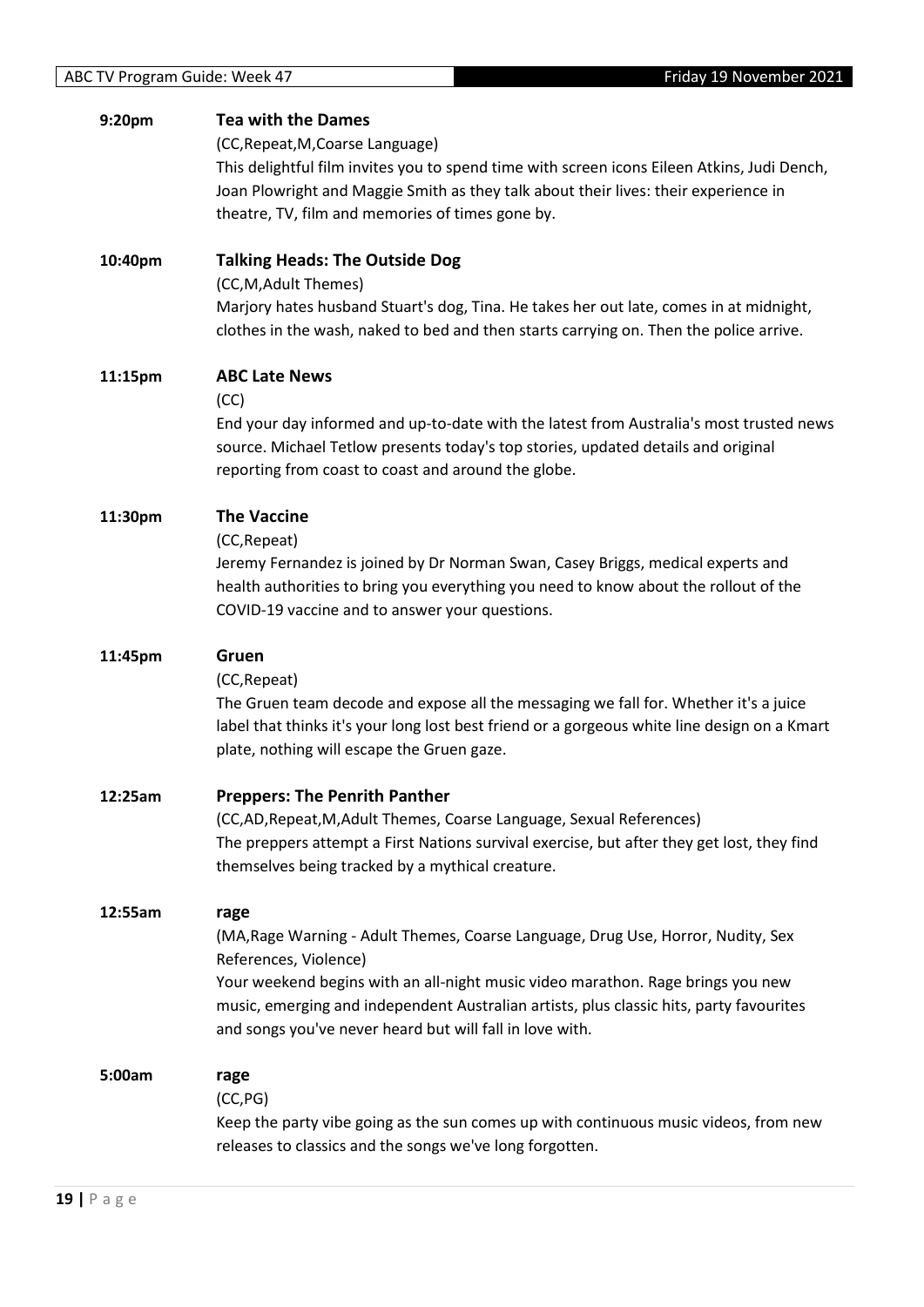## <span id="page-19-0"></span>**Saturday, 20 November 2021**

| 6:00am  | rage<br>(CC, PG)<br>Your weekend starts here as rage counts down the hottest music videos of the week,<br>with the latest chart toppers and brand new hit predictions.                                                                                                            |
|---------|-----------------------------------------------------------------------------------------------------------------------------------------------------------------------------------------------------------------------------------------------------------------------------------|
| 7:00am  | <b>Weekend Breakfast</b><br>(CC)<br>Start your weekend informed and fully up-to-date as Johanna Nicholson and Fauziah<br>Ibrahim bring you the latest news, in-depth analysis, politics, interviews, weather,<br>culture and global affairs. Plus sport with Jared Coote.         |
| 10:00am | rage<br>(CC, PG)<br>Keep the party vibe going every Saturday morning with wall-to-wall music videos, from<br>classic hits and long-forgotten tracks from the rage vault, to the latest new releases and<br>special features.                                                      |
| 11:00am | rage Guest Programmer<br>(CC, Repeat, PG)<br>For over 30 years rage has been showcasing a diverse range of music videos from Aussie<br>and international artists. Features special guests who program their favourites and<br>themed specials. #WatchingRage                      |
| 12:00pm | <b>ABC News At Noon</b><br>(CC)<br>Miriam Corowa presents the latest from ABC News, following today's top stories and<br>coverage of events as they unfold. Plus original reporting, expert analysis and all the<br>updated news, sport, weather and information you need.        |
| 12:30pm | Annika<br>(CC,AD, Repeat, M, Adult Themes, Violence) Final<br>The murder of a young woman at the Glasgow docks starts a chain of events that puts<br>Annika and her team's lives in grave danger. Michael discovers one of the suspects is a<br>little too close to home. (Final) |
| 1:20pm  | <b>Midsomer Murders: Let Us Prey</b><br>(CC,AD,Repeat,PG)<br>A series of murders in Midsomer St Claire seem to be inspired by macabre images on a<br>medieval fresco recently discovered in the church crypt. But who is responsible and why?                                     |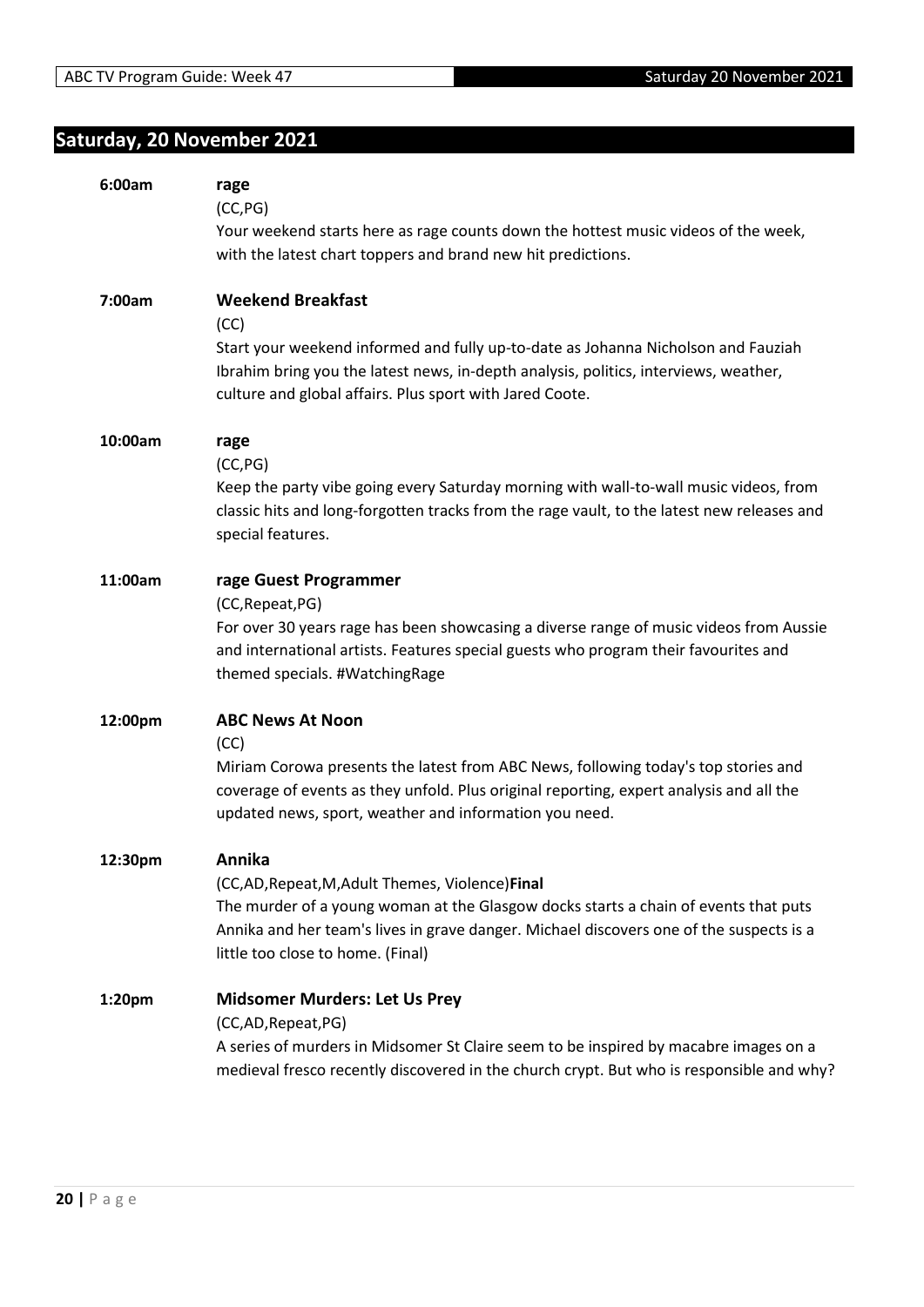| 3:00pm         | <b>Restoration Australia: Gasworks, Vic</b>                                                                                                                            |
|----------------|------------------------------------------------------------------------------------------------------------------------------------------------------------------------|
|                | (CC,AD,Repeat,PG)                                                                                                                                                      |
|                | AFL fanatics John and Rosie have bought an iconic 19th century gasworks building<br>overlooking the North Melbourne Football Club and oval, and they want to turn into |
|                | their dream home. (Final)                                                                                                                                              |
|                |                                                                                                                                                                        |
| 3:55pm         | <b>Dream Gardens: Brisbane</b>                                                                                                                                         |
|                | (CC, Repeat, G)                                                                                                                                                        |
|                | After tragically losing their wife & mother to cancer Roberto & his two children are                                                                                   |
|                | hoping that the transformation of their garden will not only bring them healing but also                                                                               |
|                | create an everlasting tribute to their loved one.                                                                                                                      |
| 4:30pm         | Landline                                                                                                                                                               |
|                | (CC)                                                                                                                                                                   |
|                | For 30 years Landline has been telling stories from the paddock to plate, covering crops,                                                                              |
|                | climate, controversies and the characters of rural Australia. Connecting the city to the                                                                               |
|                | country since 1991. Presented by Pip Courtney.                                                                                                                         |
|                |                                                                                                                                                                        |
| 5:00pm         | <b>Rick Stein's Secret France</b>                                                                                                                                      |
|                | (CC, Repeat, G)<br>Rick arrives in Perigord, famous for black truffles, walnuts and duck dishes. He cooks                                                              |
|                | enchaud, a traditional pot-roast pork, before heading towards the balmy shores of the                                                                                  |
|                | Med.                                                                                                                                                                   |
|                |                                                                                                                                                                        |
| 6:00pm         | <b>Monty Don's Japanese Gardens</b>                                                                                                                                    |
|                | (CC,AD, Repeat, G) Final                                                                                                                                               |
|                | Monty Don returns to Japan in Autumn to continue his journey through Japanese                                                                                          |
|                | gardens. This time he explores both stroll gardens and how the Japanese bring nature<br>into their modern lives.                                                       |
|                |                                                                                                                                                                        |
| 7:00pm         | <b>ABC News</b>                                                                                                                                                        |
|                | (CC)                                                                                                                                                                   |
|                |                                                                                                                                                                        |
| 7:30pm         | Grantchester                                                                                                                                                           |
|                | (CC,AD)Final                                                                                                                                                           |
| *Series Final* | When a successful music producer is murdered, Geordie finds himself implicated in the                                                                                  |
|                | investigation, and forced to consider whether his army buddy Johnny could be the killer.<br>(Final)                                                                    |
|                |                                                                                                                                                                        |
| 8:20pm         | <b>Ridley Road</b>                                                                                                                                                     |
|                | (CC,AD,M,Violence)                                                                                                                                                     |
|                | Vivien meets Colin Jordan who takes her into the heart of the National Socialist                                                                                       |
|                | Movement. She takes a huge risk but manages to find out what happened to Jack.                                                                                         |